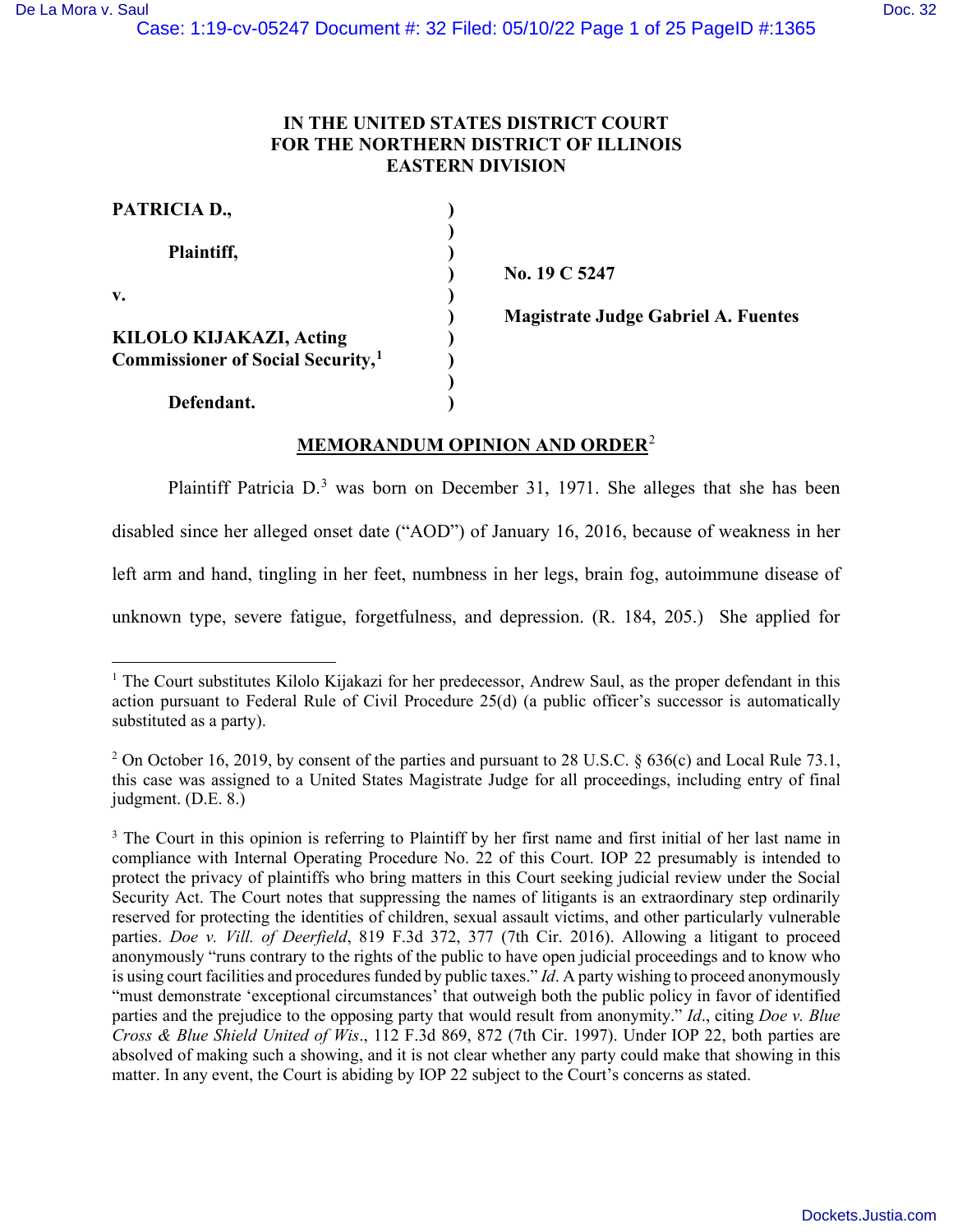Disability Insurance Benefits ("DIB") in June 2016 and her date last insured ("DLI") was December 31, 2020. (R. 204.) On September 27, 2018, an Administrative Law Judge ("ALJ") issued an opinion finding Plaintiff not disabled. (R. 17-42.) The Appeals Council denied review (R. 1-7), making the ALJ's decision the final decision of the Commissioner. *Butler v. Kijakazi*, 4 F.4th 498, 500 (7th Cir. 2021). Before the Court are Plaintiff's motion seeking remand of that decision (D.E. 12) and the Commissioner's cross-motion to affirm. (D.E. 24.)

## **I. Administrative Record**

#### **A. Medical Evidence**

In January 2015, Plaintiff visited Dr. Kathryn Kiehn, M.D., a rheumatologist, for medication management and because of complaints of tingling in her left hand and memory issues.  $(R. 381-82.)$  Dr. Kiehn noted that despite Plaintiff's positive ANA test,<sup>[4](#page-1-0)</sup> her symptoms – tingling and numbness in her hands and feet causing difficulty holding items, fatigue and memory issues – were of an unknown cause and did not fit into typical signs of connective tissue disease, despite her high ANA. (*Id.*) On examination, Plaintiff had full range of motion ("ROM") in her extremities, normal gait, and no tender points. (R. 383.) Dr. Kiehn prescribed amitriptyline, a medication generally used to treat nerve pain, and then increased the dose in March 2015 after Plaintiff reported less stiffness and fewer episodes of tingling and weakness in her hands. (R. 377.) Plaintiff continued taking amitriptyline after appointments in May and August 2015; in November 2015 she reported increased balance problems and underwent a brain MRI and bloodwork. (R.

<span id="page-1-0"></span><sup>&</sup>lt;sup>4</sup> A positive ANA test means that antinuclear antibodies have been detected in a patient's blood, which suggests that "the immune system has launched a misdirected attack on [their] own tissue." Positive ANA could be indication of a connective tissue disease such as lupus or rheumatoid arthritis, although more testing would be needed to confirm the diagnosis. https://www.mayoclinic.org/tests-procedures/anatest/about/pac-20385204. *Visited on* April 11, 2022.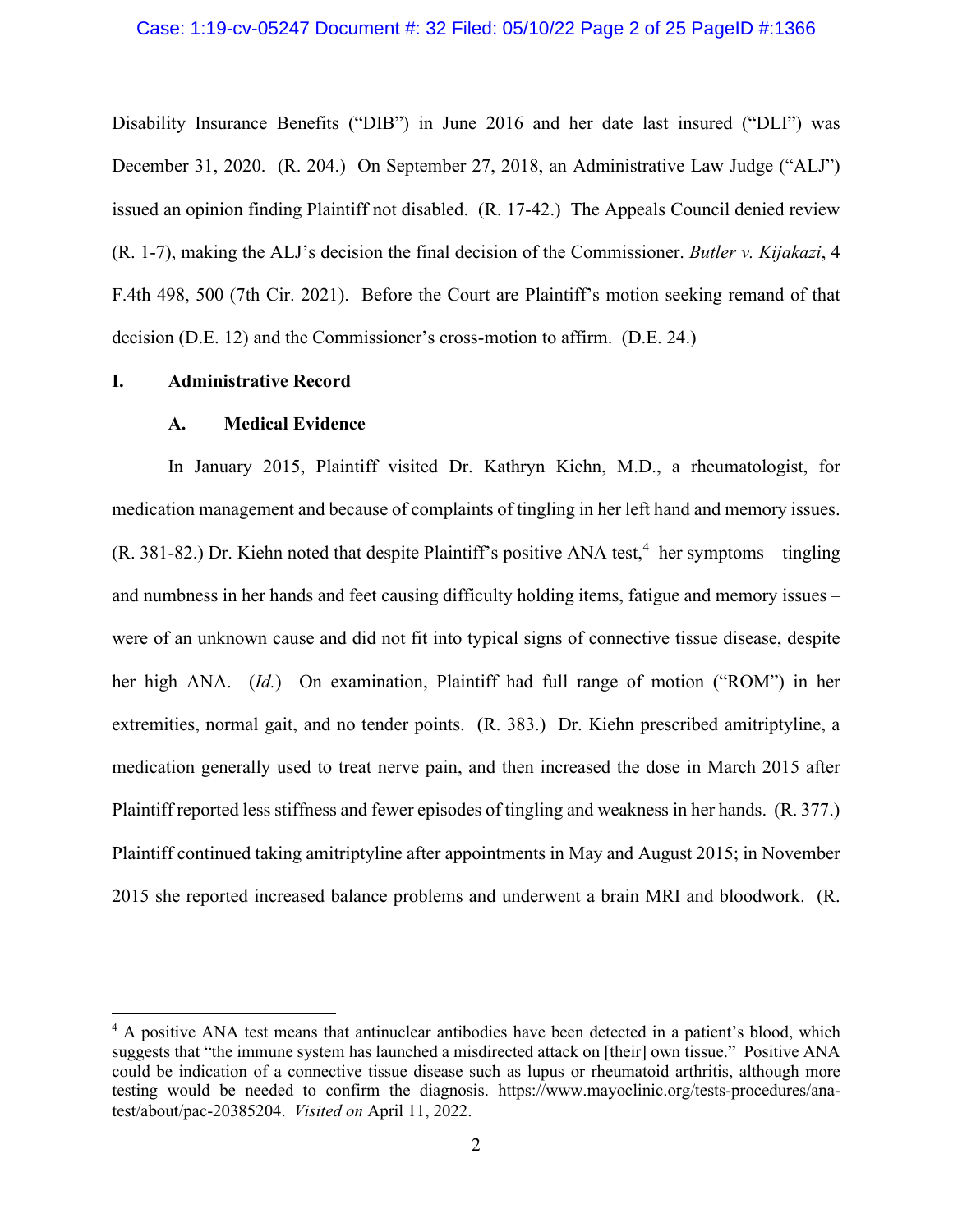366-67.) Her ROM continued to be normal at each appointment, and she had good muscle tone. (*Id.*)

The next treatment notes from Dr. Kiehn are dated January 22, 2016, just after Plaintiff's AOD. She complained of overall stiffness and worsening of the numbness in her hands, balance issues, and increased fatigue and memory issues. (R. 361.) Testing for suspected systemic lupus erythematosus ("SLE") was negative and her brain/neck MRI from November was unremarkable for neurological changes but showed mild-to-moderate multilevel degenerative changes in her cervical spine with stenosis but no cord compression. (R. 362, 464-65.) Plaintiff thereafter underwent cervical fusion disc surgery in February 2016. (R. 465, 750.) She visited Dr. Kiehn again in April 2016 complaining of continued body numbness and tingling, fatigue and inflammatory arthritis but noted that she was now able to hold a glass of water; the doctor again increased Plaintiff's dose of amitriptyline. (R. 358.) In May 2016, Plaintiff complained of joint pain "all over" and bilateral foot tingling and numbness and was still ANA positive. (R. 352.) Her dosage of amitriptyline was reduced so that she could begin a course of methotrexate, an immunosuppressant. (*Id.*) On examination, all of her extremity joints, her back, and her neck were normal and had full ROM with no swelling except for bilateral thickening in one ankle joint; she had multiple diffuse tender points. (R. 355.)

In July 2016, Dr. Kiehn identified numerous tender points although Plaintiff also had normal ROM and muscle tone; she reported improvement of her symptoms with the methotrexate. (R. 348-51.) Also in July, Plaintiff saw neurologist Ian Katznelson, M.D. as a follow up after her cervical spine surgery. (R. 647.) Dr. Katznelson noted that Plaintiff reported improved fine motor control in her left upper extremity and that she thought she might have become a bit more forgetful. (R. 647.) An MRI of her brain was unremarkable. (R. 670.) In September 2016, x-rays revealed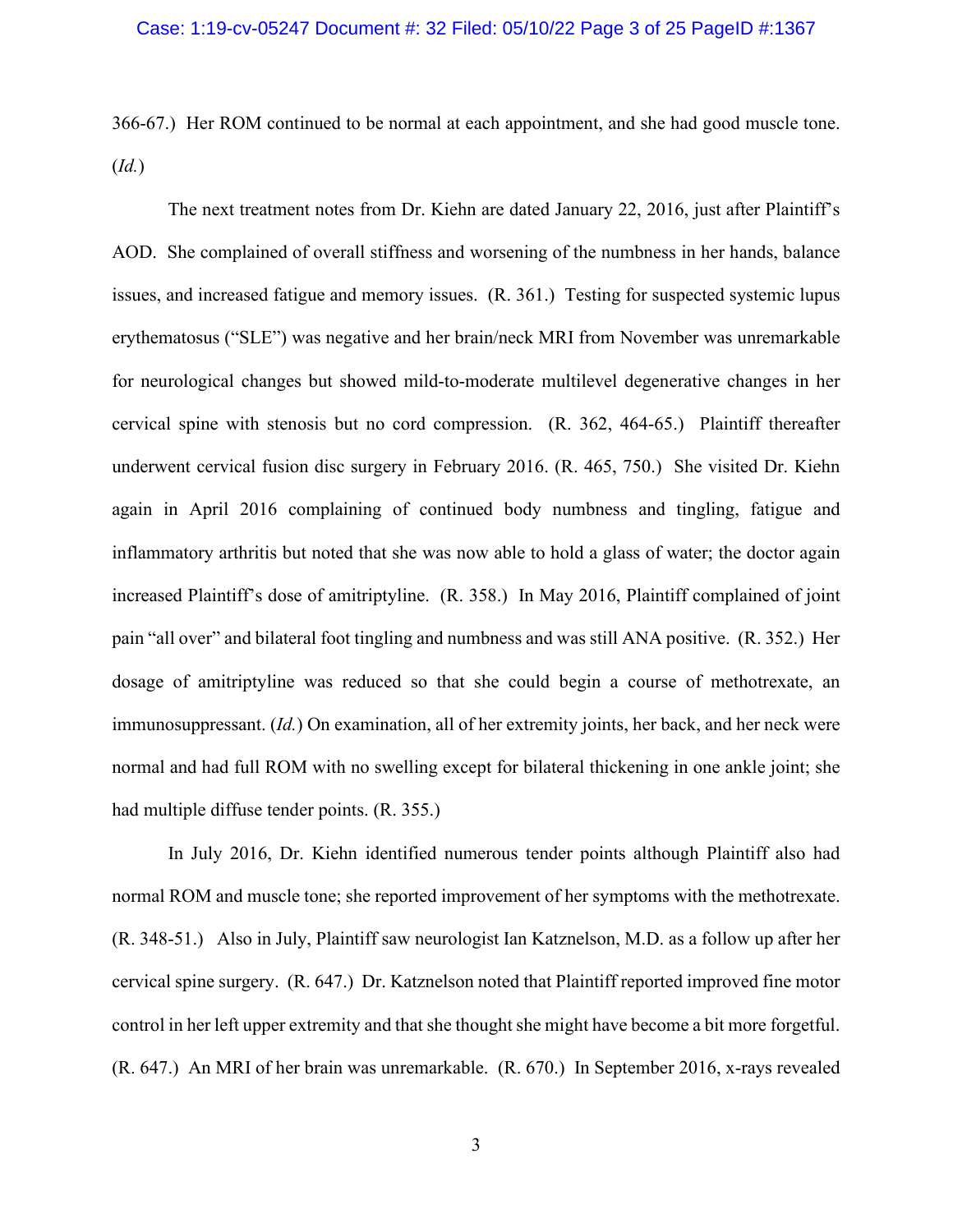#### Case: 1:19-cv-05247 Document #: 32 Filed: 05/10/22 Page 4 of 25 PageID #:1368

degenerative disc disease ("DDD") of the lumbar spine. (R. 571.) In October 2016, Plaintiff reported increased dizziness when climbing stairs and that she still had good and bad days;<sup>[5](#page-3-0)</sup> Dr. Kiehn found multiple diffuse tender points. (R. 633-35.)

Plaintiff underwent a consultative physical examination in September 2016, at which Debbie Weiss, M.D., opined that Plaintiff's effort on testing was "fair-to-poor." (R. 567.) Dr. Weiss's overall clinical impression was that Plaintiff had multiple tender joints and trigger points from an unknown auto-immune disorder, decreased ROM in the cervical spine, lumbar spine, and shoulders, and impairment in the use of both hands. (R. 568.) During Plaintiff's mini-mental status examination she demonstrated some short-term memory issues; Dr. Weiss noted that Plaintiff seemed to be "down" but not overly depressed. (*Id.*) Plaintiff thereafter had a psychiatric consultative examination with Kenneth Heinrichs, Psy.D, in October 2016. (R. 640-43.) Dr. Heinrichs noted that Plaintiff had a depressed affect and demonstrated problems with short-term memory, auditory memory, attention, and concentration. (R. 642.) He opined that these problems would likely interfere with her ability to engage in some work-related activities without close supervision. (R. 643.) Her levels of understanding and persistence were normal, as was her social interaction, and her sustained concentration was limited. (*Id.*)

In January 2017, Dr. Kiehn discontinued Plaintiff's methotrexate in the face of elevated liver enzymes and prescribed azathioprine, an immunomodulator used to treat rheumatoid arthritis, instead. (R. 679.) That same month, Plaintiff saw Dr. Katznelson again "after rather prolonged absence" and reported that "everything is worse." (R. 751.) Dr. Katznelson noted that Plaintiff's many symptoms were of uncertain origin and was unable to determine what was wrong with her despite her continually positive ANA. (R. 752.) In May 2017, Plaintiff had an annual examination

<span id="page-3-0"></span><sup>&</sup>lt;sup>5</sup> According to Plaintiff, "good days and bad days" referred to the severity of her symptoms of tingling, extremity numbness and fatigue she experienced on a particular day.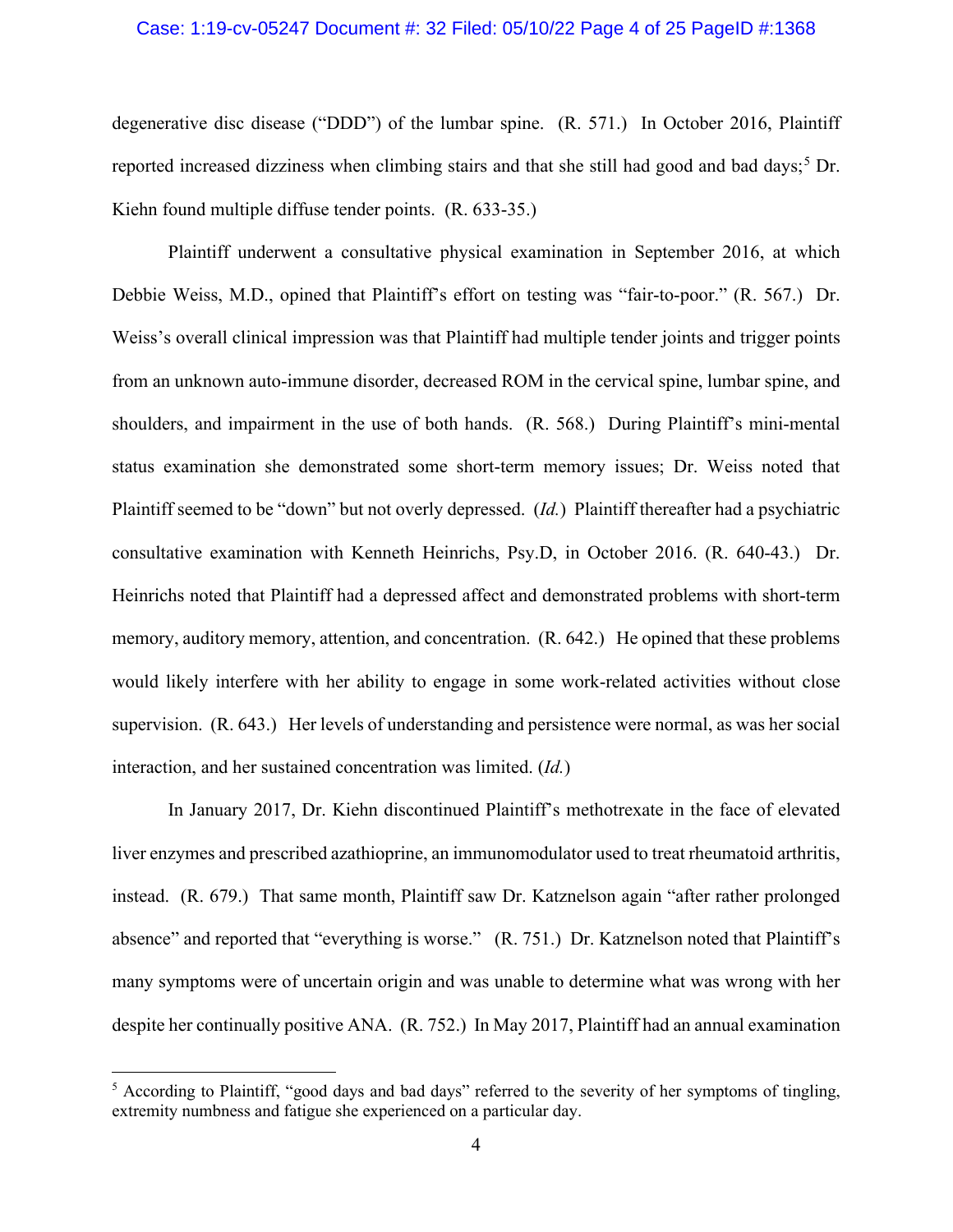#### Case: 1:19-cv-05247 Document #: 32 Filed: 05/10/22 Page 5 of 25 PageID #:1369

with internist Allison Holloway, M.D. (R. 807.) Plaintiff reported ringing in her ears, with her left ear worse than her right for one and one-half years and decreased hearing, but auditory testing with an ear, nose, and throat specialist was normal.<sup>[6](#page-4-0)</sup> (*Id.*, 837-39.) Her motor skills and extremity strength were normal. (R. 809.)

In August 2017, Plaintiff had an initial appointment with rheumatologist Ximena Chavez, M.D. (R. 1117.) Dr. Chavez noted that Plaintiff had multiple tender points throughout her body but that she had intact muscle strength and no obvious swelling in her extremities, which she was able to move freely. (R. 1131.) Dr. Chavez diagnosed Plaintiff with a positive ANA and polyarthritis which suggested undifferentiated connective tissue disease, likely SLE, and also myalgias<sup>[7](#page-4-1)</sup> secondary to her connective tissue disease. (*Id.*) Dr. Chavez continued Plaintiff on the medications azathioprine and amitriptyline and ordered x-rays of Plaintiff's hands, which showed mild swelling and mild degenerative changes in some of her joints. (*Id.,* 1128.) In September 2017, Dr. Katznelson ordered new thoracic and cervical MRIs because Plaintiff complained of worsening pain in her neck and back. (R. 855.) Dr. Katznelson again noted that Plaintiff's symptoms and test results did not suggest a single diagnosis and that her new rheumatologist was "basically treating her as a fibromyalgia case." (*Id.*, 1104.) He suggested that Plaintiff have an appointment with a psychiatrist. (*Id.*)

Also in September 2017, Plaintiff again saw Dr. Chavez, complaining of increased pain in her hips and back, and pain throughout her body as well as more fatigue and sporadic fevers. (R.

<span id="page-4-0"></span><sup>&</sup>lt;sup>6</sup> Notes from the ear, nose and throat specialist, Leslie Block, M.D., state that Plaintiff's audio testing was "essentially normal tymps with fair reliability with the patient trying to over emphasize the [complaints of] her hearing loss but eventually good thresholds were obtained." (R. 840.)

<span id="page-4-1"></span> $<sup>7</sup>$  Myalgia describes muscle aches and pain, which can involve ligaments, tendons and fascia, the soft tissues</sup> that connect muscles, bones, and organs. [https://www.hopkinsmedicine.org/health/conditions-and](https://www.hopkinsmedicine.org/health/conditions-and-diseases/myalgia)[diseases/myalgia.](https://www.hopkinsmedicine.org/health/conditions-and-diseases/myalgia) *Visited on* April 20, 2022.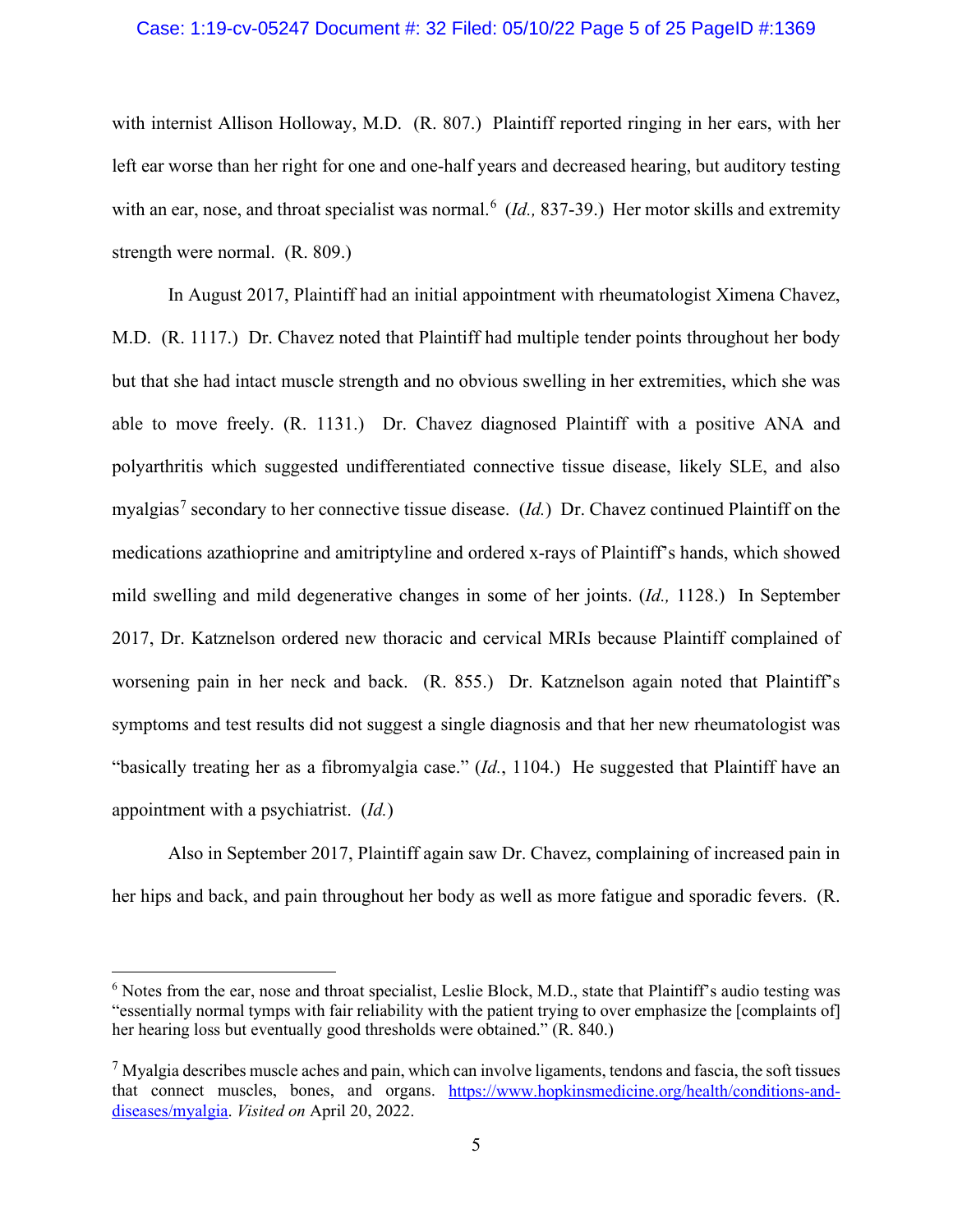#### Case: 1:19-cv-05247 Document #: 32 Filed: 05/10/22 Page 6 of 25 PageID #:1370

1137.) Dr. Chavez again diagnosed inflammatory arthritis and noted that Plaintiff's most recent labs were ANA negative. (R. 1140.) She assessed Plaintiff as having proximal muscle strength in all four extremities and intact reflexes and added the steroid prednisone, noting that Plaintiff had improved on it in the past. (R. 1140.)

In October 2017, Plaintiff saw neurologist Michael Walsh, M.D., who reviewed her MRI from September, which revealed post-surgical changes and mild degenerative changes in Plaintiff's cervical spine and a normal lumbar spine. (R. 871, 887.) Dr. Walsh's advanced practice nurse noted that Plaintiff did not put full effort into her strength testing and thus it was difficult to determine if Plaintiff's diffuse weakness in her upper and lower extremities was related to her lack of effort or residual weakness combined with arthritis and fibromyalgia. (R. 891.) Plaintiff's coordination and fine motor skills were appropriate. (*Id.*) Dr. Walsh ultimately determined that further neurosurgical intervention was not needed. (R. 887.)

Plaintiff next saw Dr. Chavez in January 2018. She reported feeling better sometimes with an increased dose of azathioprine and the prednisone but complained of some pain in her midsection and when trying to catch her breath. (R. 1170.) She also reported that she had ringing in her ears "all the time." (*Id.*)

In March 2018, Dr. Katznelson documented weakness in Plaintiff's extremities after "poor effort as before." (R. 904.) He ordered new MRIs of her head, neck and back because of headaches and new complaints of back pain; the results of this MRI showed mild degenerative changes in Plaintiff's lumbar spine and otherwise stable findings and no intercranial abnormalities. (R. 913, 922.) In May 2018, Plaintiff saw neurosurgeon Robert Erickson, M.D., complaining of low back pain that radiated into her left foot and neck pain that caused tingling in her left hand. (R. 1083.) He reviewed the October 2017 and April 2018 MRI results and diagnosed Plaintiff with mild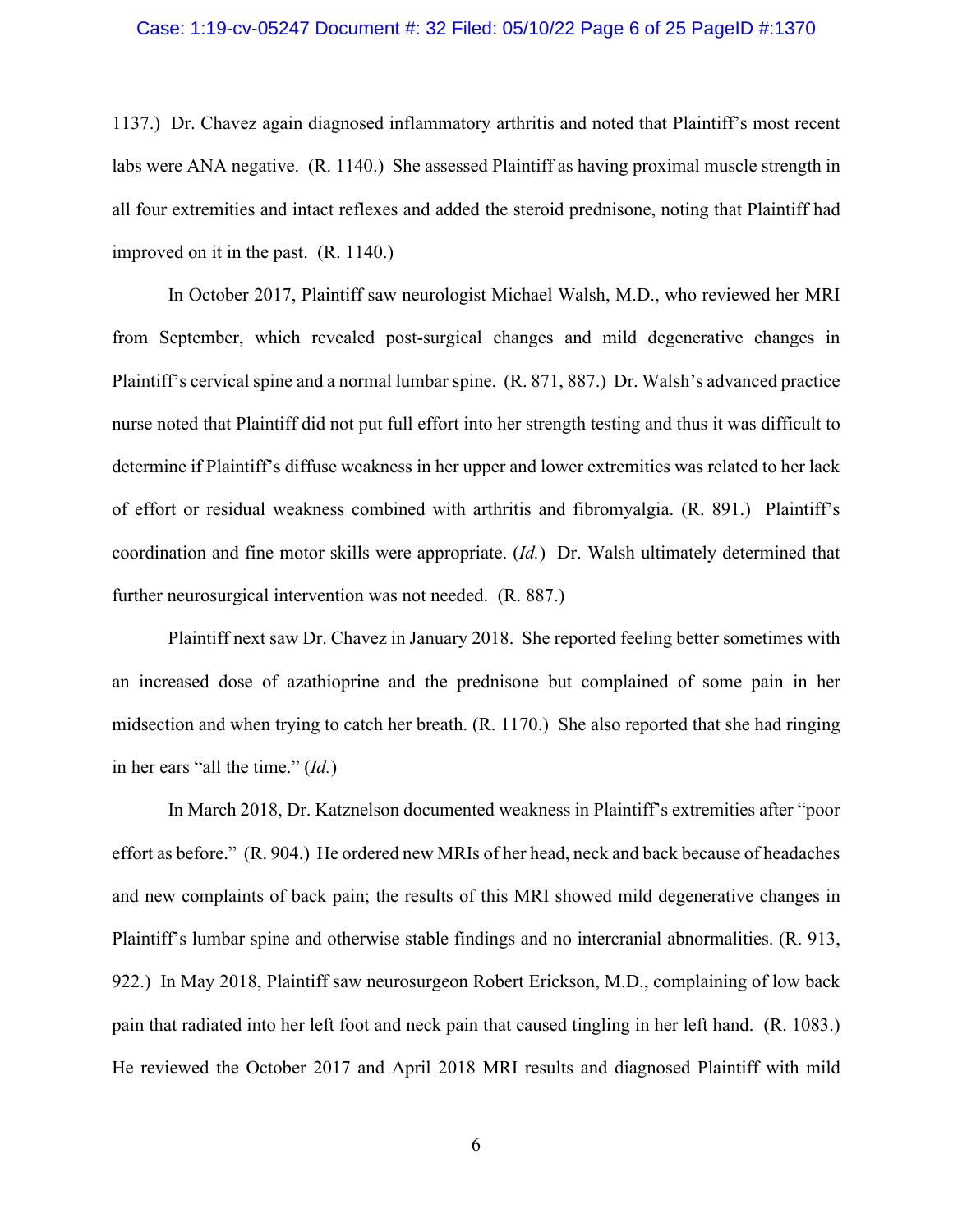#### Case: 1:19-cv-05247 Document #: 32 Filed: 05/10/22 Page 7 of 25 PageID #:1371

stenosis and degenerative joint disease based on the 2018 MRI and suggested epidural injection treatments for the pain with the possibility of another cervical neck fusion in the future. (*Id.*) Plaintiff also saw Dr. Chavez who continued her on her amitriptyline and azathioprine and added gabapentin for muscle pain. (R. 1184.) On examination, Plaintiff had multiple tender points throughout her body but was able to move her extremities freely and had intact muscle strength. (R. 1185.)

On June 26, 2018, Dr. Katznelson completed a residual functional capacity ("RFC") form that opined Plaintiff would be likely to experience good days and bad days, and that it would be difficult for her to travel to work on bad days. (R. 1108.) He also wrote that Plaintiff would be able to work on "given days" but that she may not be able to complete a full week. (*Id.*) Dr. Katznelson did not fill out the part of the form asking for an assessment of Plaintiff's ability to sit, stand, walk, lift, carry, use fine motor skills or engage in other physical work activities over an eight-hour day. (R. 1109.) He checked the box for "yes" when asked if Plaintiff would have marked limitations in her ability to perform at a consistent pace and would be expected to experience significant deficiencies in concentration, persistence, and pace. (R. 1110.) He noted that it was unclear if Plaintiff's condition had improved with her cervical surgery and that her positive ANA was mostly treated by rheumatology. (R. 1107.) At the end of the document, Dr. Katznelson wrote that "the cause of [Plaintiff's] neurological symptoms have not been well differentiated despite some of her difficulties and conditions listed and would also look to other treating physicians for assistance." (R. 1111.)

Dr. Chavez completed an RFC opinion on June 24, 2018, describing Plaintiff's conditions as "inflammatory arthritis, history of ANA now negative, and fibromyalgia." Dr. Chavez was not entirely sure about how long each of Plaintiff's conditions had existed and when asked to provide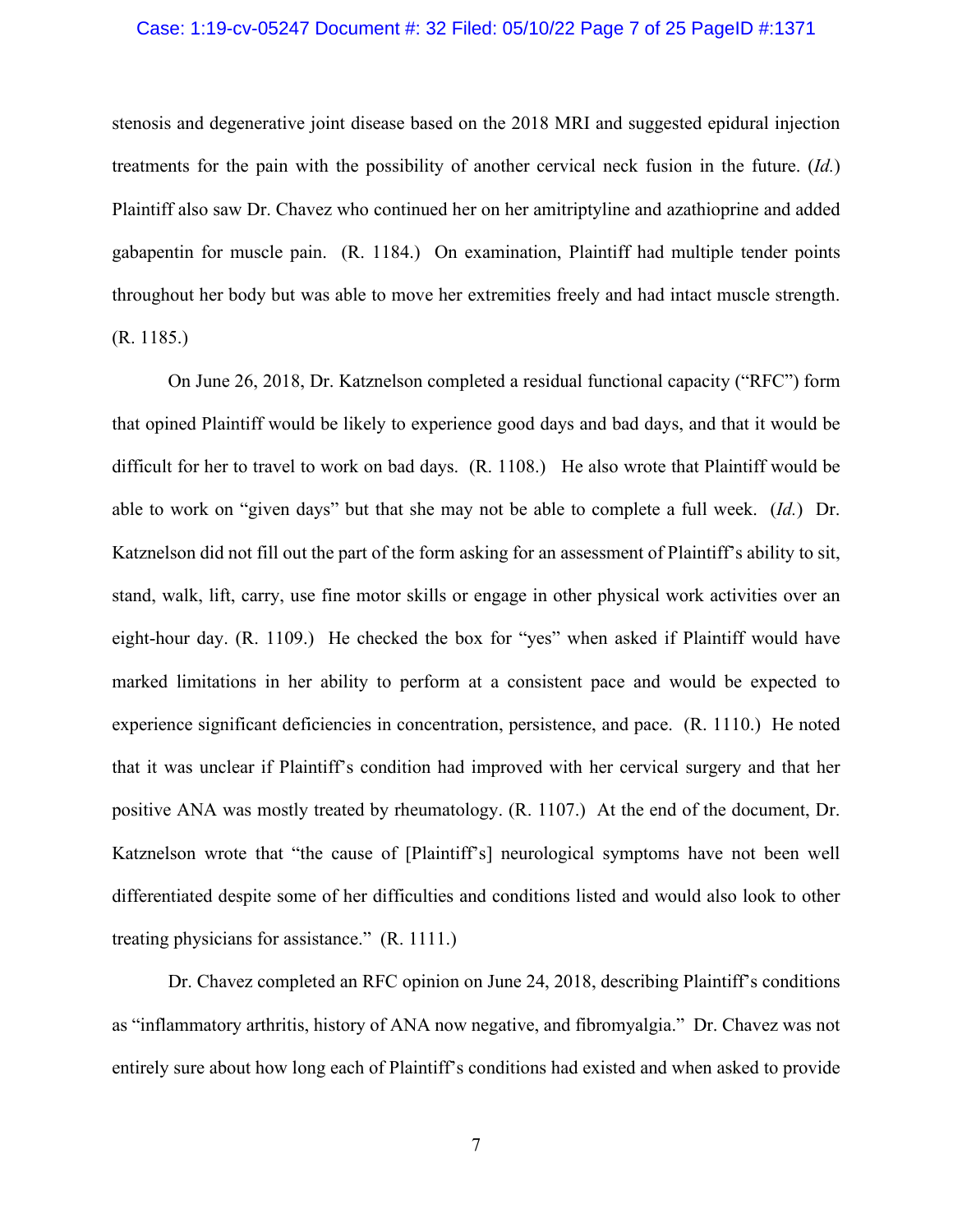#### Case: 1:19-cv-05247 Document #: 32 Filed: 05/10/22 Page 8 of 25 PageID #:1372

objective evidence of each condition, gave her answer as "per patient, she has described joint pain and/or swelling, pleuritic pain, myalgias." (R. 1112.) She noted that Plaintiff's joint pain had "improved some" and that she recently started a new medication for her myalgias; she was unable to give a prognosis for each condition, writing "this is ongoing – she has seen me four times." (*Id.*) Dr. Chavez checked the "yes" box that Plaintiff would reasonably be expected to have good days and bad days but did not complete the majority of the form, writing that it was difficult to determine the extent of Plaintiff's limitations and that she did not assess her ability to complete basic work activities over the course of a regular eight-hour workday. $8$  (R. 1112-13.) She checked the "yes" boxes to agree that Plaintiff would have marked limitations in her ability to complete a normal workday and to perform at a consistent pace without needing unreasonable amounts of rest, but then wrote that she could not assess Plaintiff's ability to sustain concentration, persistence and pace. (R. 1115.) Dr. Chavez added a note at the end of the form that she was "not able to assess/answer all questions. Would benefit from functional assessment from PT." (R. 1116.)

The medical record also contains opinions from Agency doctors who assessed Plaintiff's physical and mental functioning at the initial and reconsideration levels. Dr. James Hinchen gave a physical RFC opinion on November 30, 2016, after reviewing Plaintiff's treatment records, including those from the consultative examination. (R. 81.) His RFC opined that Plaintiff was able to occasionally lift and carry up to 20 pounds, frequently lift and carry up to 10 pounds, and stand or sit for six hours out of an eight-hour workday. (*Id.*) She could occasionally climb stairs and ladders, balance, stoop, kneel and crouch. (R. 82.) With respect to manipulative limitations, Dr. Hinchen opined that Plaintiff was limited in her ability to reach with her right extremity and

<span id="page-7-0"></span><sup>&</sup>lt;sup>8</sup> Dr. Chavez also checked the "yes" box in answer to the question whether Plaintiff would have significant problems sustaining any type of full-time work activity, but seemed to qualify that opinion by noting that Plaintiff "has stated she has not worked since she has been seeing me and even before that."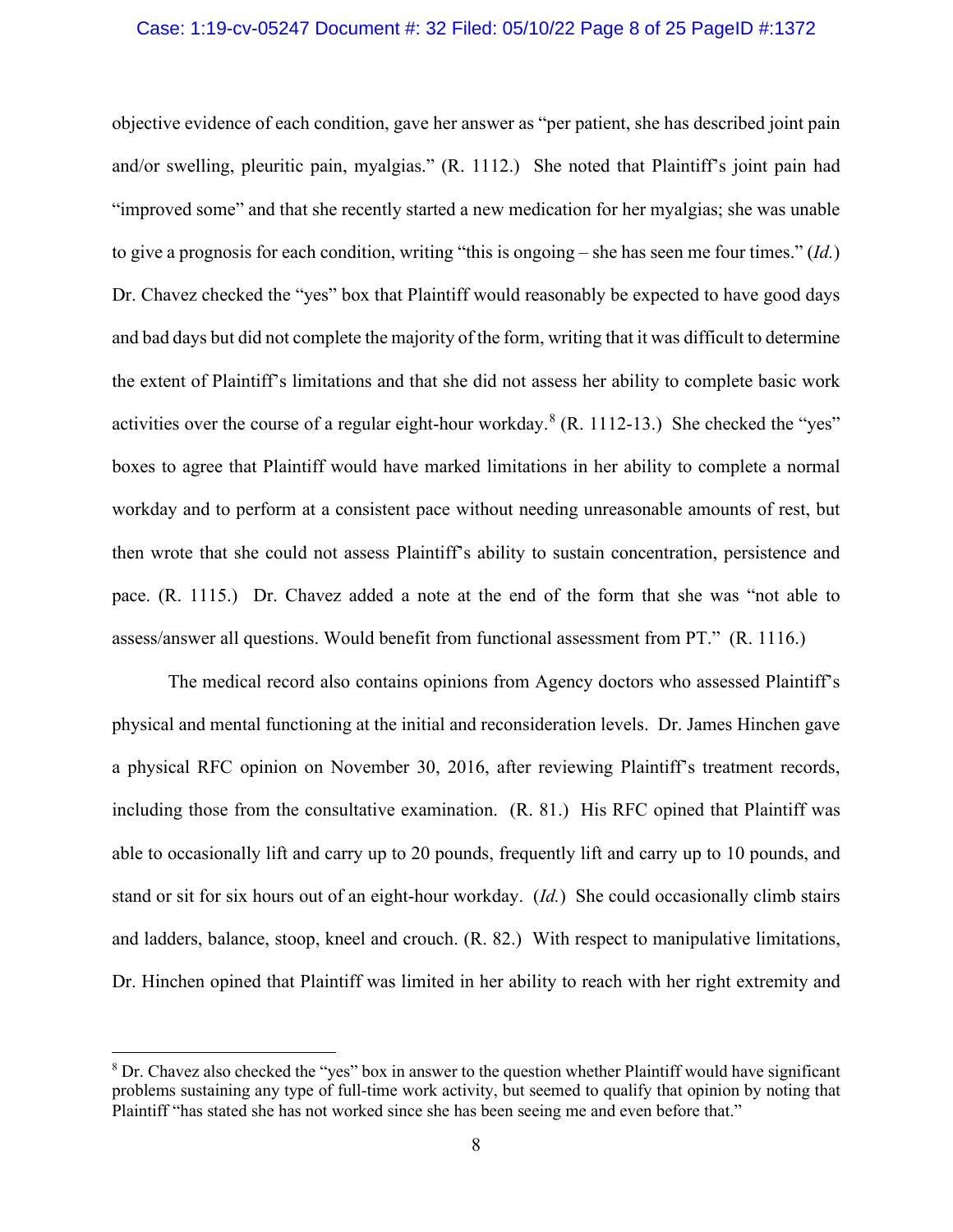#### Case: 1:19-cv-05247 Document #: 32 Filed: 05/10/22 Page 9 of 25 PageID #:1373

had unlimited gross manipulation and limited fine manipulation abilities. (*Id.*) In support of his RFC, Dr. Hinchen pointed to Plaintiff's improvements in her extremity weakness and tingling after her cervical fusion and several unremarkable brain and head MRIs. (*Id.*) In further discussion about the consultative examination, Dr. Hinchen also acknowledged Plaintiff's slow but otherwise normal gait and difficulties with getting on and off the exam table, tandem walking, and squatting. (*Id.*)

Gayle Williamson, Psy.D, provided a mental health opinion on November 28, 2016, after reviewing the medical record and acknowledging Plaintiff's deficits in short-term memory. (R. 78.) She assessed the Paragraph B factors and opined that Plaintiff had mild restrictions in her activities of daily living, moderate restrictions in her ability to maintain social functioning and concentration, persistence, and pace, and no repeated episodes of decompensation. (R. 80.) Dr. Williamson provided a mental RFC that opined Plaintiff was not significantly limited in her ability to remember locations and work-like procedures or very short and simple instructions, but that she was moderately limited in her ability to remember and understand detailed instructions. (R. 84.) She also opined that Plaintiff had limitations in sustained concentration, persistence, and pace and was moderately limited in her ability to carry out detailed instructions and maintain attention and concentration for extended periods, but that she was able to complete 1-2 step tasks. (*Id.*) Moreover, Plaintiff was not significantly limited in ability to perform within a schedule, maintain regular attendance, work in proximity to others without being distracted, make simple, workrelated decisions, or complete a normal workday or work week without interruption from psychologically based symptoms. (R. 84-85.) On request for reconsideration by the Commission, Plaintiff alleged increased depression and burning in her hands. (R. 91.) After reviewing the medical evidence, including recent reports that her fine motor control was improved in July 2016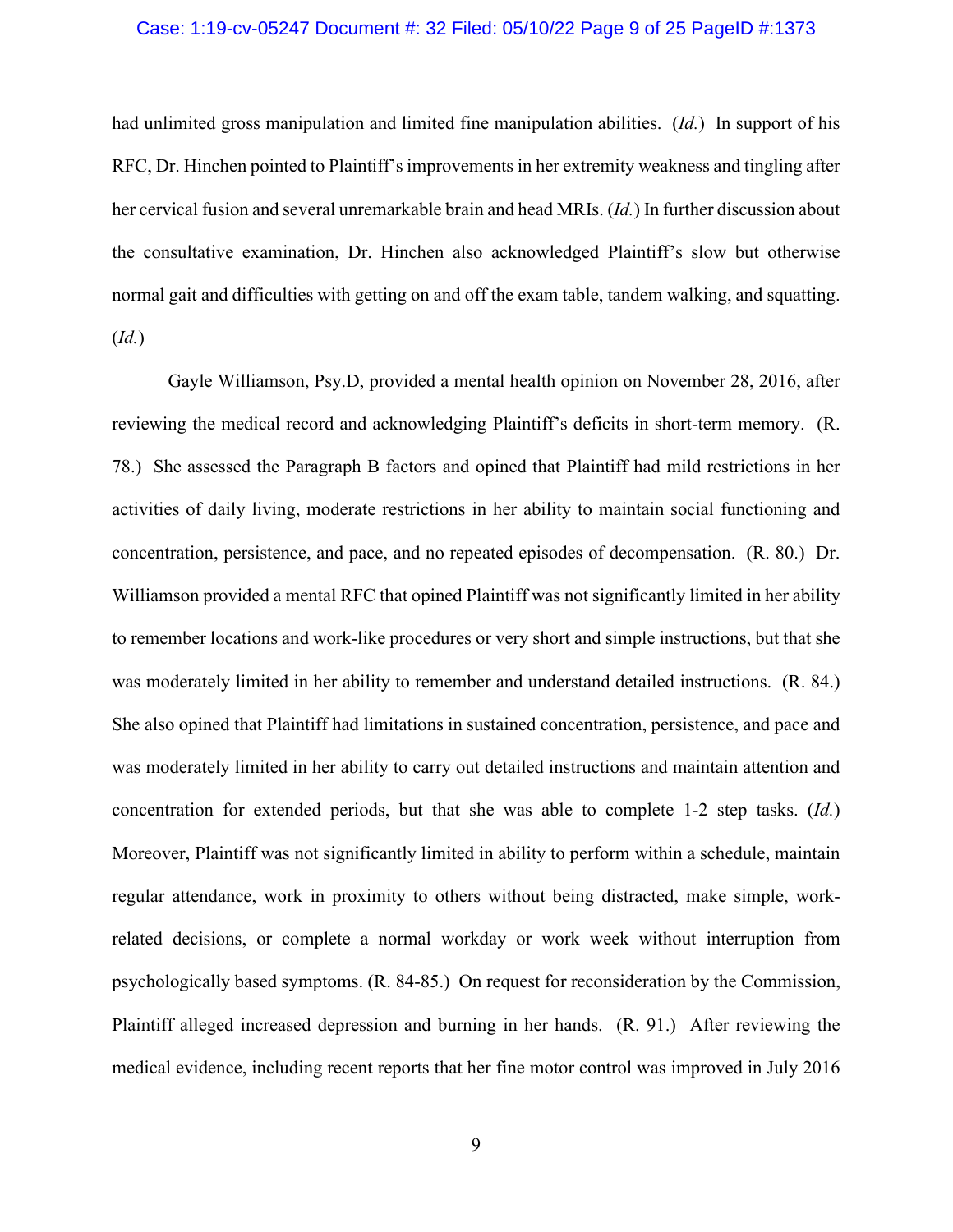#### Case: 1:19-cv-05247 Document #: 32 Filed: 05/10/22 Page 10 of 25 PageID #:1374

and a mostly normal rheumatology examination in January 2017, the initial RFC assessments and determination that Plaintiff was not disabled were affirmed by Russell Taylor, PhD on March 29, 2017 and Prasad Kareti, M.D. on April 4, 2017. (R. 98-101.)

 Plaintiff's husband also provided an opinion in August 2016, stating that Plaintiff could no longer lift anything over five pounds easily, that she often got overheated just from walking relatively short distances, and that her feet got numb after standing for short periods of time. (R. 234.) He also explained that it took Plaintiff about 20 minutes to get up in the morning because of stiffness and that she groomed herself, did light housework, and took care of their school-aged children. (R. 235.) She was "okay" at following written and spoken instructions but sometimes missed steps (such as in a recipe) or needed repetition and review. (R. 240.)

#### **B. Hearing**

At the hearing on June 29, 2018, the Plaintiff testified about her physical limitations including her cervical fusion surgery, more recent pain in her lower back, and fibromyalgia. (R. 54.) With respect to her mental health, she said she got depressed when she had "flares" of her fibromyalgia but had never had mental health treatment or taken medications for mental health. (*Id.*) She testified that she had a hard time sitting or standing for any length of time and trouble remembering things. (R. 52-53.) Since her cervical spine surgery, she regained the ability to hold a glass of water in her left hand without dropping it but could not hold anything heavier, she testified. (R. 53.) She has pain in the joints of both hands, in her lower spine, and with respect to her fibromyalgia, has pain "everywhere, in every joint." (*Id.*) She generally sleeps on the sofa because it takes too much effort for her to climb up and down the stairs. (R. 55.) Plaintiff also testified that she could do light housekeeping, is able to wash dishes on a good day, and helps her children with their homework. (R. 56.)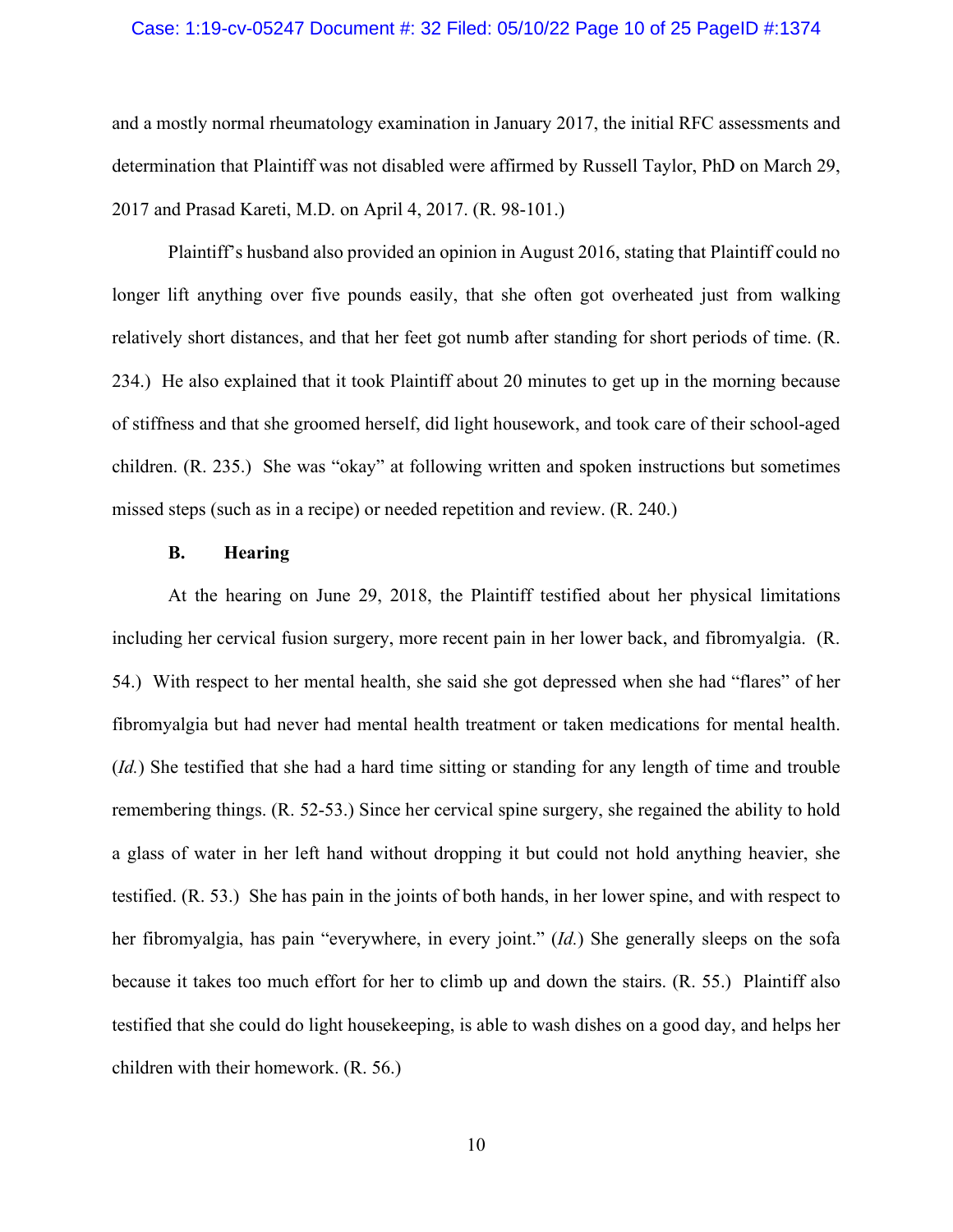#### Case: 1:19-cv-05247 Document #: 32 Filed: 05/10/22 Page 11 of 25 PageID #:1375

 A vocational expert ("VE") testified in answer to the ALJ's hypothetical that an individual with Plaintiff's background who could work at the light exertional level except never climb ladders, ropes or scaffolds; occasionally climb ramps and stairs, balance, stoop, kneel, crouch and crawl; frequently reach overhead and in all directions bilaterally and finger bilaterally; was able to understand, remember, and carry out simple, routine tasks; use judgment related to simple, workrelated decisions and have occasional interactions with the public could not perform Plaintiff's past work as retail store manager. (R. 67-68.) However, there were a significant number of other jobs available to Plaintiff and if the hypothetical exertion level was reduced to sedentary there were a significant number of additional available jobs as well. (R. 68.)

# **C. ALJ Decision**

The ALJ undertook the five-step sequential evaluation process pursuant to 20 CFR 404.1520(a), finding that Plaintiff had the severe impairments of degenerative disk disease ("DDD") of the lumbar spine, DDD of the cervical spine, status post ("s/p") fusion at C4-C6, bilateral hand osteoarthritis ("OA"), obesity, fibromyalgia, major depressive disorder ("MDD") and neurocognitive disorder. (R. 22.) She also found that Plaintiff had the non-severe impairments of hypertension, renal artery stenosis, and bilateral tinnitus. (R. 23.) As relevant here, the ALJ determined that Plaintiff's tinnitus was non-severe because the record contained no audiogram testing Plaintiff's hearing and several examinations confirmed that Plaintiff did not experience hearing loss or speech difficulties because of her tinnitus. (*Id*.) Next, the ALJ determined that none of Plaintiff's impairments met a Listing, undertaking an analysis of the "Paragraph B" criteria with respect to Plaintiff's mental impairments. Ultimately, the ALJ determined that Plaintiff had the RFC to perform light work, with the limitations that she could not climb ladders, ropes, or scaffolds but could occasionally climb ramps and stairs, balance, stoop, kneel, crouch and crawl. (R. 26-27.) She could frequently reach overhead and in all directions, bilaterally and also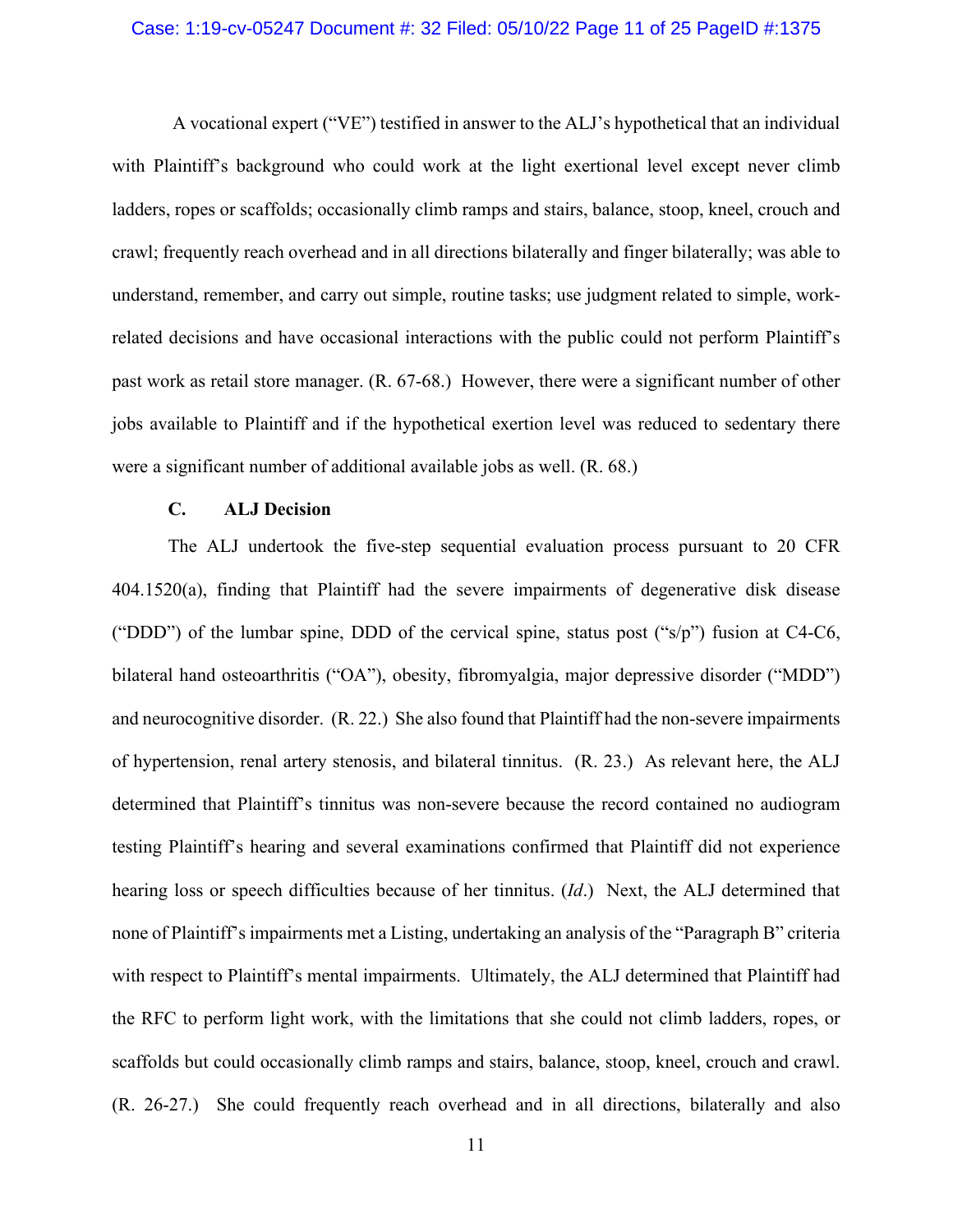#### Case: 1:19-cv-05247 Document #: 32 Filed: 05/10/22 Page 12 of 25 PageID #:1376

frequently finger bilaterally. (R. 27.) With respect to non-exertional limitations, the ALJ found that Plaintiff could understand, remember, and carry out simple routine tasks and that her use of judgment was limited to that necessary for the performance of simple, work-related decisions. (*Id.*) She could have only occasional interaction with the general public. (*Id.*)

In support of the RFC, the ALJ stated that she evaluated the credibility of Plaintiff's allegations against the entire record, including objective medical evidence in addition to the factors identified in SSR 16-3p, concluding that "the full extent of claimant's allegations cannot be reconciled with the evidence of record" and finding that while the record did support Plaintiff's experience of significant work-related limitations, the limitations are "far less restrictive than alleged."  $(R. 27-28.)^9$  $(R. 27-28.)^9$  Plaintiff disagrees, arguing that the ALJ (1) failed to account for Plaintiff's non-severe impairments, particularly her tinnitus; (2) failed to accommodate all of Plaintiff's nonexertional limitations; (3) did not have substantial evidence to support her discounting of Plaintiff's statements regarding her symptoms; and (4) improperly rejected the opinions of Plaintiff's treating neurologist and rheumatologist. (Pl. Mem. in Sup. of Sum. J. at 5). We will address each issue in turn.

#### **II. ANALYSIS**

#### **A. Legal Standard**

An ALJ's decision will be affirmed if it was supported by "substantial evidence," which means "such relevant evidence as a reasonable mind might accept as adequate to support a conclusion." *Biestek v. Berryhill*, -- U.S. --, 139 S. Ct. 1148, 1154 (2019). "[T]he threshold for such evidentiary sufficiency is not high." *Id*. In making this determination, "[w]e will not reweigh

<span id="page-11-0"></span><sup>9</sup> Those factors are (1) daily activities; (2) location, duration, frequency and intensity of pain; (3) factors that aggravate the symptoms; (4) medications that alleviate symptoms; (5) treatment other than medication that the individual has undergone to alleviate symptoms; (6) any other measures taken to relieve symptoms; and (7) any other factors concerning functional limitations due to pain or other symptoms.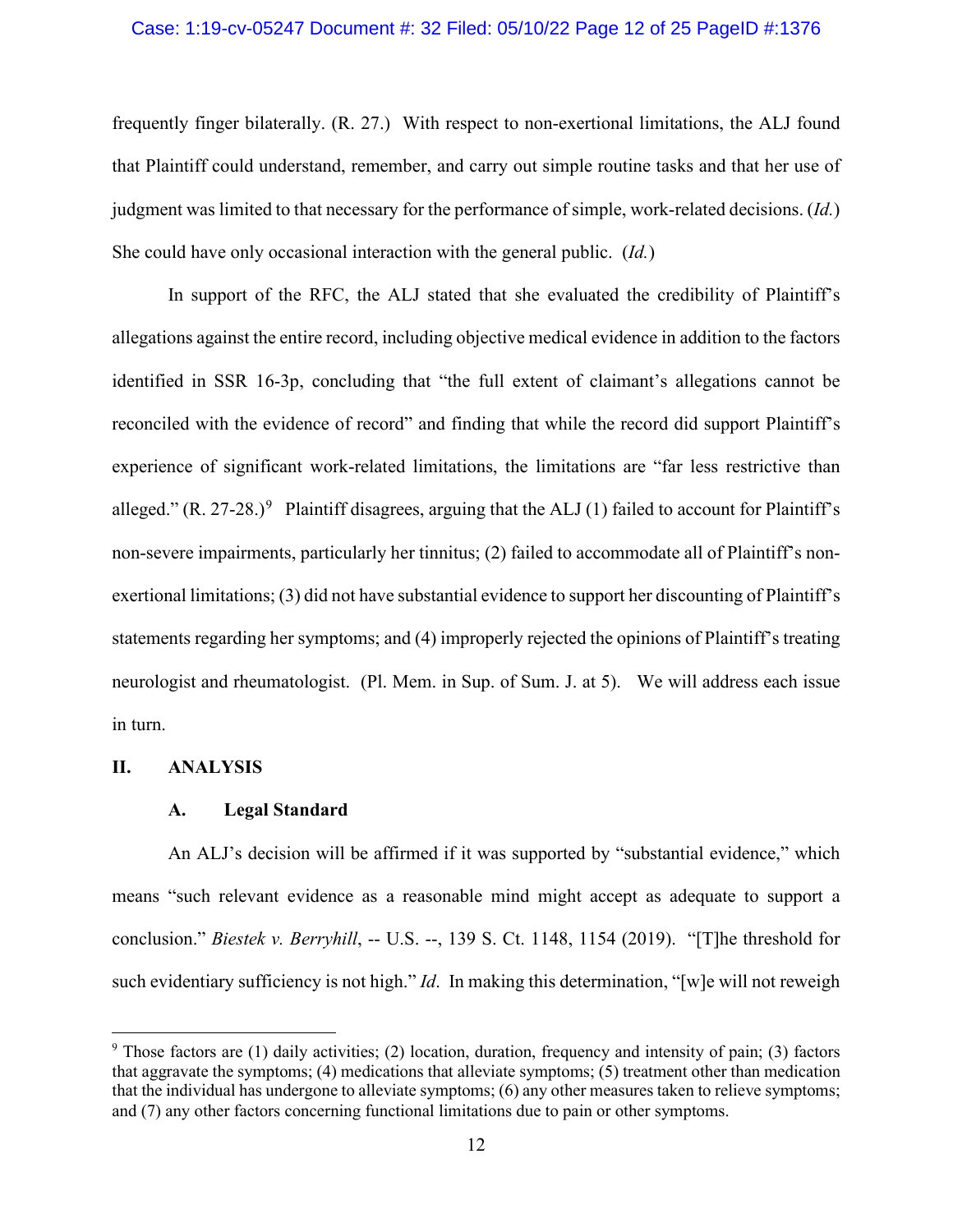#### Case: 1:19-cv-05247 Document #: 32 Filed: 05/10/22 Page 13 of 25 PageID #:1377

the evidence, resolve debatable evidentiary conflicts, determine credibility, or substitute our judgment for the ALJ's determination." *Gedatus v. Saul*, 994 F.3d 893, 900 (7th Cir. 2021). "Rather, this court asks whether the ALJ's decision reflects an adequate logical bridge from the evidence to the conclusions." *Reynolds v. Kijakazi*, 25 F.4th 470, 473 (7th Cir. 2022) (internal quotations omitted).

#### **B. Plaintiff's Non-Severe Impairments**

Plaintiff first argues that the ALJ erred by failing to factor limitations caused by Plaintiff's non-severe impairments into her RFC assessment. We disagree and find that substantial evidence supports the ALJ's treatment of Plaintiff's non-severe impairments as they impact the RFC. Specifically, while the record reflects a diagnosis of tinnitus, Plaintiff offers no evidence as to what limitations her tinnitus causes her. Instead, she describes and defines tinnitus in general terms and faults the ALJ for failing to consider how "documented symptoms" of tinnitus such as fatigue, stress, sleep problems and trouble concentrating impact the RFC. But the "documented symptoms" appear on a Mayo Clinic website describing possible effects from the condition to the general population; Plaintiff points to no evidence that tinnitus causes these symptoms in her in particular. An ALJ is not required to make an unsubstantiated leap from diagnosis to functional limitations; it is the burden on the Plaintiff to provide specific evidence about how an impairment affects her. *Megan G. v. Saul*, 19 C 5237, 2021 WL 2105038 at \*9 (N.D. Ill., May 25, 2021), *citing Weaver v. Berryhill,* 746 F. App'x 574, 578-79 (7th Cir. 2018).

In addressing Plaintiff's non-severe impairments, particularly her tinnitus, the ALJ noted that Plaintiff's hearing was normal, that the medical record contains no audiogram detailing her hearing abilities, and that a neurological exam revealed no obvious cause of the ringing in Plaintiff's ears. (R. 23.) Other than the fact that Plaintiff was formally diagnosed with tinnitus in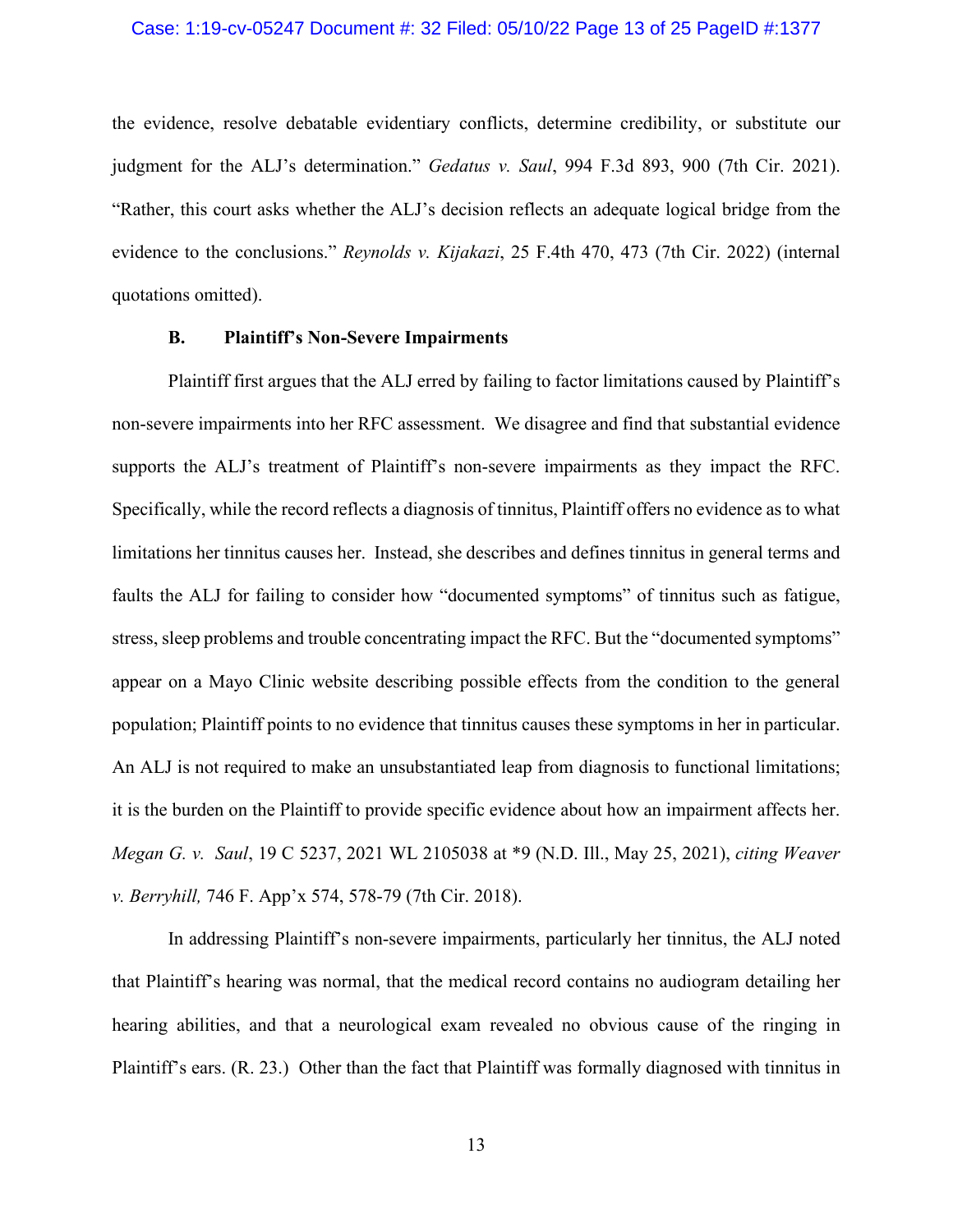#### Case: 1:19-cv-05247 Document #: 32 Filed: 05/10/22 Page 14 of 25 PageID #:1378

May 2017, there are no additional mentions of it in the record at all, and thus we find that substantial evidence supports the ALJ's determination that it did not more than minimally limit the plaintiff's ability to work.

Plaintiff also takes issue with the ALJ's treatment of her auto-immune disease, which is not formally diagnosed but is suspected by several doctors to be SLE. (R. 1131, 1140, 1170.) While her argument is not entirely clear, Plaintiff appears to allege that the ALJ's failure to definitively accept an SLE diagnosis was reversible error because that meant she also disregarded how the symptoms of lupus would affect Plaintiff's ability to sustain full-time work. Plaintiff's argument is misplaced, however, because regardless of the source or cause of her joint pain, weakness, fatigue, brain fog, and forgetfulness, the ALJ took Plaintiff's particular symptoms into account when crafting her RFC and substantial evidence supports her decision that Plaintiff could work despite these symptoms.

Notably, the ALJ did not reject any of Plaintiff's alleged symptoms or limitations on the ground that she had not been formally diagnosed with SLE and indeed, none of Plaintiff's own doctors conclusively determined that Plaintiff had SLE.<sup>[10](#page-13-0)</sup> In discussing all of Plaintiff's impairments and symptoms, the ALJ acknowledged both fibromyalgia and "autoimmune disorder" as well as Plaintiff's allegations of fatigue, brain fog, forgetfulness and upper extremity weakness, summarizing Plaintiff's function report and hearing testimony in detail. (R. 27.) Like with her argument concerning her tinnitus, Plaintiff appears to contend that the ALJ erred by not accounting for symptoms or limitations that "could" be attributed to SLE, for example by describing how "most people" present with lupus and describing what "typical" findings look like in a lupus

<span id="page-13-0"></span><sup>&</sup>lt;sup>10</sup> In fact, one of Plaintiff's rheumatologists treated Plaintiff as if she had fibromyalgia and not SLE; Plaintiff provides no evidence about how this diagnosis versus one of SLE changed her treatment, limitations, symptoms, or prognosis.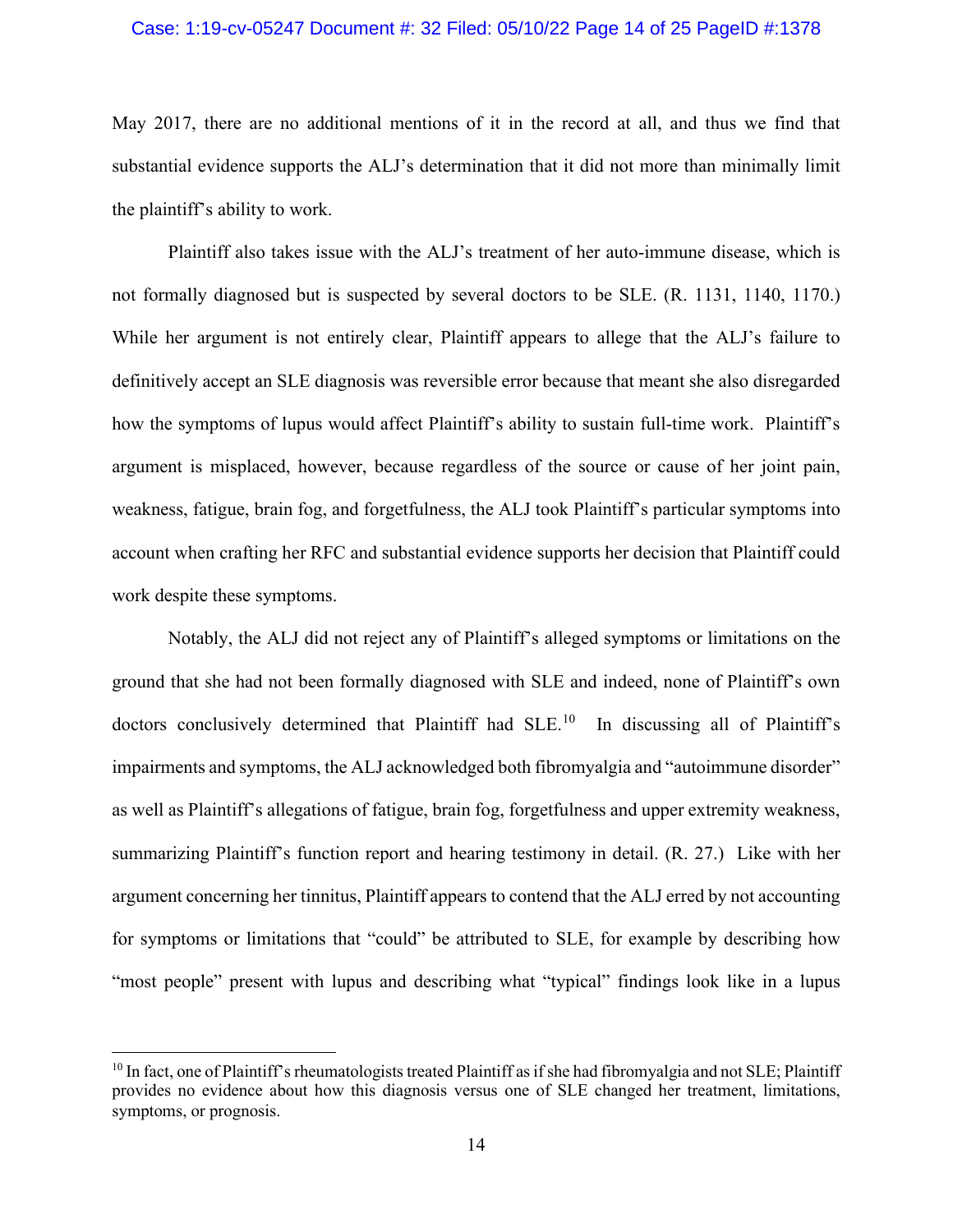#### Case: 1:19-cv-05247 Document #: 32 Filed: 05/10/22 Page 15 of 25 PageID #:1379

patient. (Pl. Mem. at 9). Again, generalizations about a disease are not evidence about how it affects a particular individual, and as we discuss below, the ALJ properly accounted for all of Plaintiff's symptoms and limitations caused by her autoimmune disorders in her RFC determination.

# **C. Non-Exertional Limitations**

Plaintiff's argument with respect to the RFC's non-exertional limitations amounts to little more than a disagreement with the way the ALJ weighed the evidence. While her argument is somewhat difficult to understand, she appears to contend that the ALJ erred in her Paragraph B assessment of Plaintiff's mental impairments by determining that certain of Plaintiff's normal abilities "cancelled out" other impaired abilities. For example, with respect to the factor of understanding, remembering, or applying information, Plaintiff contends that the ALJ impermissibly measured Plaintiff's impaired memory issues against her intact ability to understand, which caused the ALJ to conclude wrongly that Plaintiff's overall functioning in that area was mild.<sup>[11](#page-14-0)</sup> Similarly, Plaintiff contends that the ALJ erred by determining she had only moderate limitations in her ability to interact with others because she both acknowledged Plaintiff's difficulties relating with "others" and bosses and also noted that she had no trouble with the police, had never been fired for social reasons, spent time socializing, cared for her children, talked on the phone, and was able to shop in public. (Pl. Mem. at  $10$ ).<sup>[12](#page-14-1)</sup> Plaintiff offers no legal support for her contention than an ALJ is not allowed to assess a claimant's various abilities and impairments when determining an RFC; indeed, weighing the various evidence is exactly what an ALJ *must* do. *See, Harold G. v. Kijakazi*, No. 19 C 2191, 2022 WL 1185577, at \*6 (N.D. Ill. Apr.

<span id="page-14-0"></span><sup>&</sup>lt;sup>11</sup> To that end, Plaintiff also contends that while her abilities to watch television and scrapbook might have added weight to the finding that she could understand, they were irrelevant to her ability to remember.

<span id="page-14-1"></span><sup>&</sup>lt;sup>12</sup> Plaintiff makes similar arguments with respect to the ALJ's evaluation of the other Paragraph B criteria.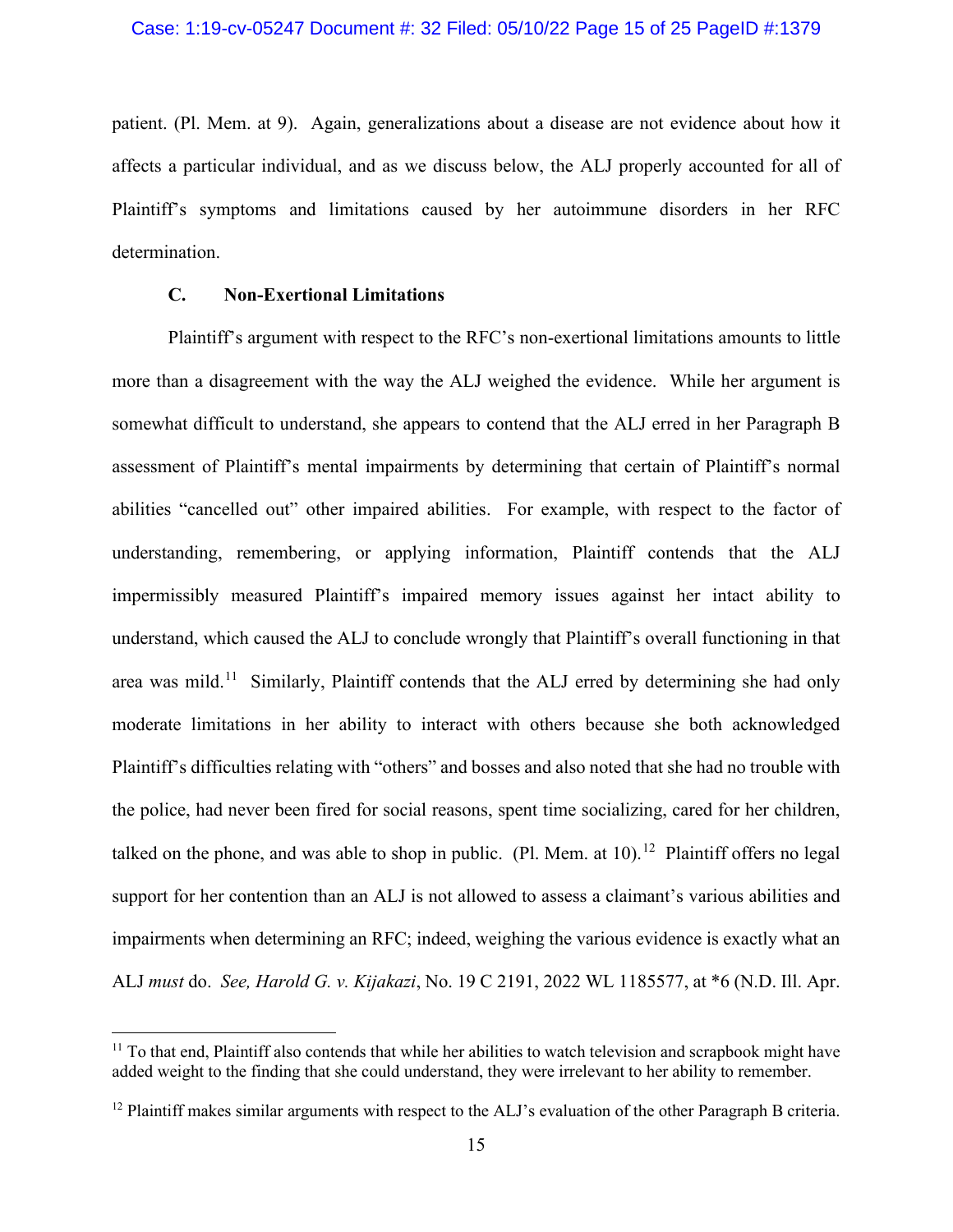21, 2022) ("Ultimately, it is for the ALJ to weigh the evidence and to make judgments about which evidence is most persuasive.") (internal citations omitted).

#### **D. Credibility**

Beyond the question of her non-exertional limitations, Plaintiff also contends the ALJ's credibility analysis was flawed. Specifically, Plaintiff argues that that the evidence as a whole could not possibly support a finding that she was able to work, implying that the ALJ was wrong to conclude that "the full extent of claimant's allegations cannot be reconciled with the evidence of record." (R. 28.) Plaintiff contends that the ALJ's credibility analysis was flawed because the ALJ drew "false equivalencies, suggest[ed] Plaintiff (and her physicians and her husband) were exaggerating, and emphasiz[ed] an absence of objective evidence that likely does not exist." (Pl. Mem. at  $12$ ).  $^{13}$  $^{13}$  $^{13}$ 

We must defer to the ALJ's credibility determination unless it is "so lacking in explanation" or support that we find it "patently wrong." *Elder v. Astrue,* 529 F.3d 408, 413–14 (7th Cir. 2008) (*quotation omitted*). *See also See Summers v. Berryhill*, 864 F.3d 523, 528 (7th Cir. 2017). An ALJ may not "discredit the claimant's testimony as to subjective symptoms merely because they are unsupported by objective evidence." *Carradine v. Barnhart,* 360 F.3d 751, 753 (7th Cir.2004) (quotation omitted); *see also* 20 C.F.R. § 404.1529(c)(2). But at the same time, if, after considering and weighing the evidence and the factors listed in SSR 16-3p, "[a]n ALJ may

<span id="page-15-0"></span><sup>&</sup>lt;sup>13</sup> As one example, she contends that it was error for the ALJ to acknowledge that Plaintiff regained only "some" strength in her hand and had "some" decrease in pain following her spinal surgery and then conclude that her remaining symptoms were not disabling, seemingly implying that any failure to recover completely from an impairment must result in a finding of disability. This is a misstating of the purpose of determining a claimant's RFC, which is a listing of the most he or she can do despite the continued existence of limitations. *Pepper v. Colvin,* 712 F.3d 351, 362 (7th Cir. 2013).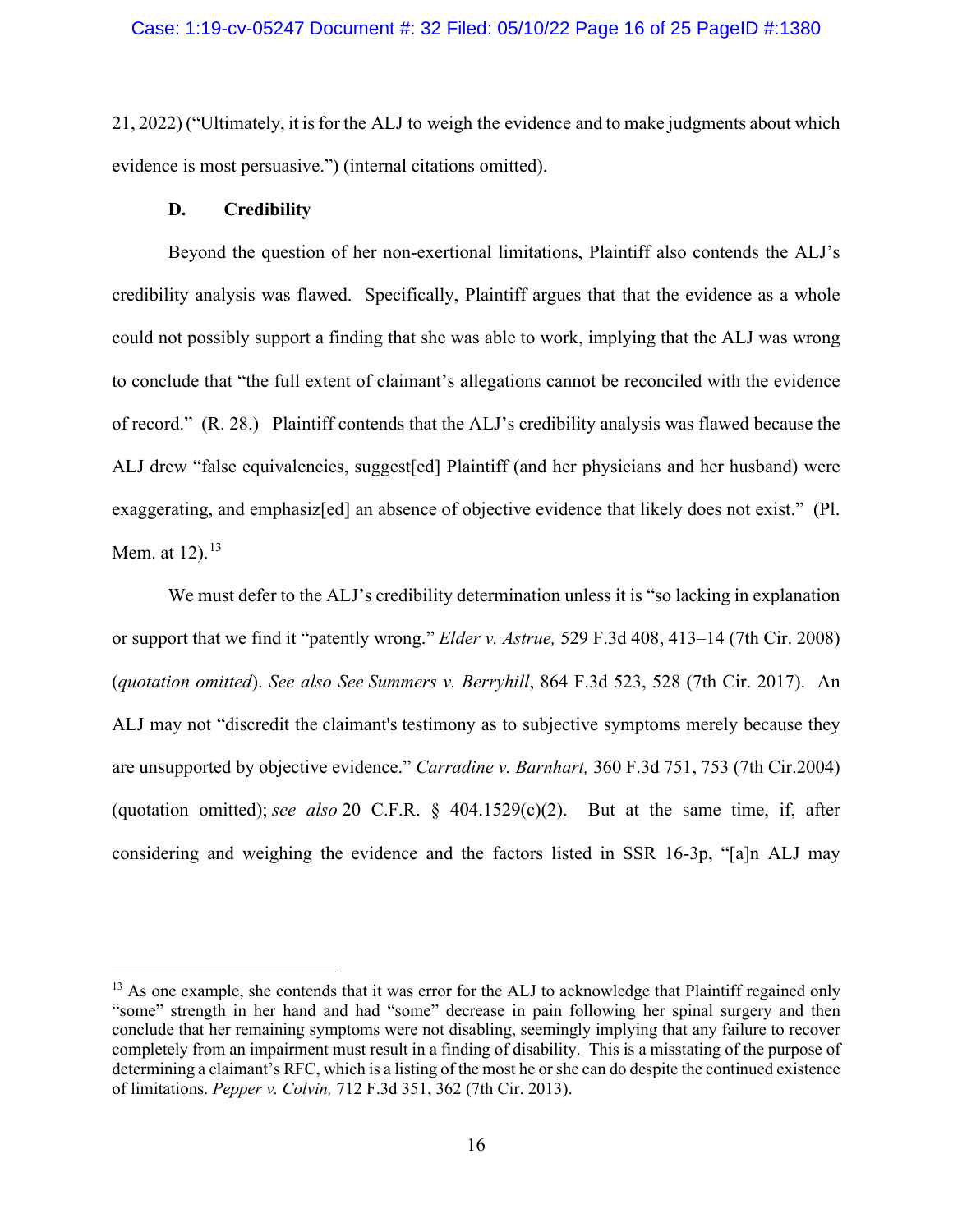#### Case: 1:19-cv-05247 Document #: 32 Filed: 05/10/22 Page 17 of 25 PageID #:1381

disregard a claimant's assertions of pain if he validly finds her incredible." *Prochaska v. Barnhart,* 454 F.3d 731, 738 (7th Cir. 2006) (citation omitted).<sup>[14](#page-16-0)</sup>

In this case, the ALJ's determination was not patently wrong. As she explains in her opinion, the ALJ "evaluated the claimant's allegations of work-related disfunction . . . by determining their consistency with the entirety of the record, including the objective medical evidence as well as the additional factors identified in SSR 16-3p:" (1) daily activities; (2) location, duration, frequency and intensity of pain; (3) factors that aggravate the symptoms; (4) medications that alleviate symptoms; (5) treatment other than medication that the individual has undergone to alleviate symptoms; (6) any other measures taken to relieve symptoms; and (7) any other factors concerning functional limitations due to pain or other symptoms. (R. 28.)

The ALJ explained in considerable detail the reasons she found Plaintiff's allegations about the severity of her symptoms not entirely credible. To start, she described Plaintiff's many daily activities (while acknowledging her testimony that some were more difficult or took her longer than they used to), not to equate these activities with the ability to work, but as evidence that Plaintiff's overall allegation of total disability was not fully credible.[15](#page-16-1) *Prill v. Kijakazi*, 23 F.4th 738, 748 (7th Cir. 2022). Significantly, the ALJ discussed the "many signs of disfunction" found by the consultative examiner such as decreased ROM and reduced grip strength as well as difficulties ambulating and arising from squatting, but the ALJ pointed out that the examiner

<span id="page-16-0"></span><sup>&</sup>lt;sup>14</sup> Prochaska was decided under SSR 96-7p, the predecessor to SSR 16-3p, which contained a similar list of factors for an ALJ to consider when evaluating credibility.

<span id="page-16-1"></span><sup>&</sup>lt;sup>15</sup> On her function report and at the hearing, Plaintiff stated that she took care of children and pets, was able to bathe, shave, care for her hair and dress (although buttoning was sometimes hard and she could not feed herself with her left hand), prepared simple meals, vacuumed, dusted, washed dishes, picked vegetables from her garden, drove a car short distances, shopped in stores, went out alone when necessary, handled money, had hobbies such as reading, watching television, scrapbooking and being outside, and socialized with family and friends by talking on the phone or computer with them. (R. 218-30.)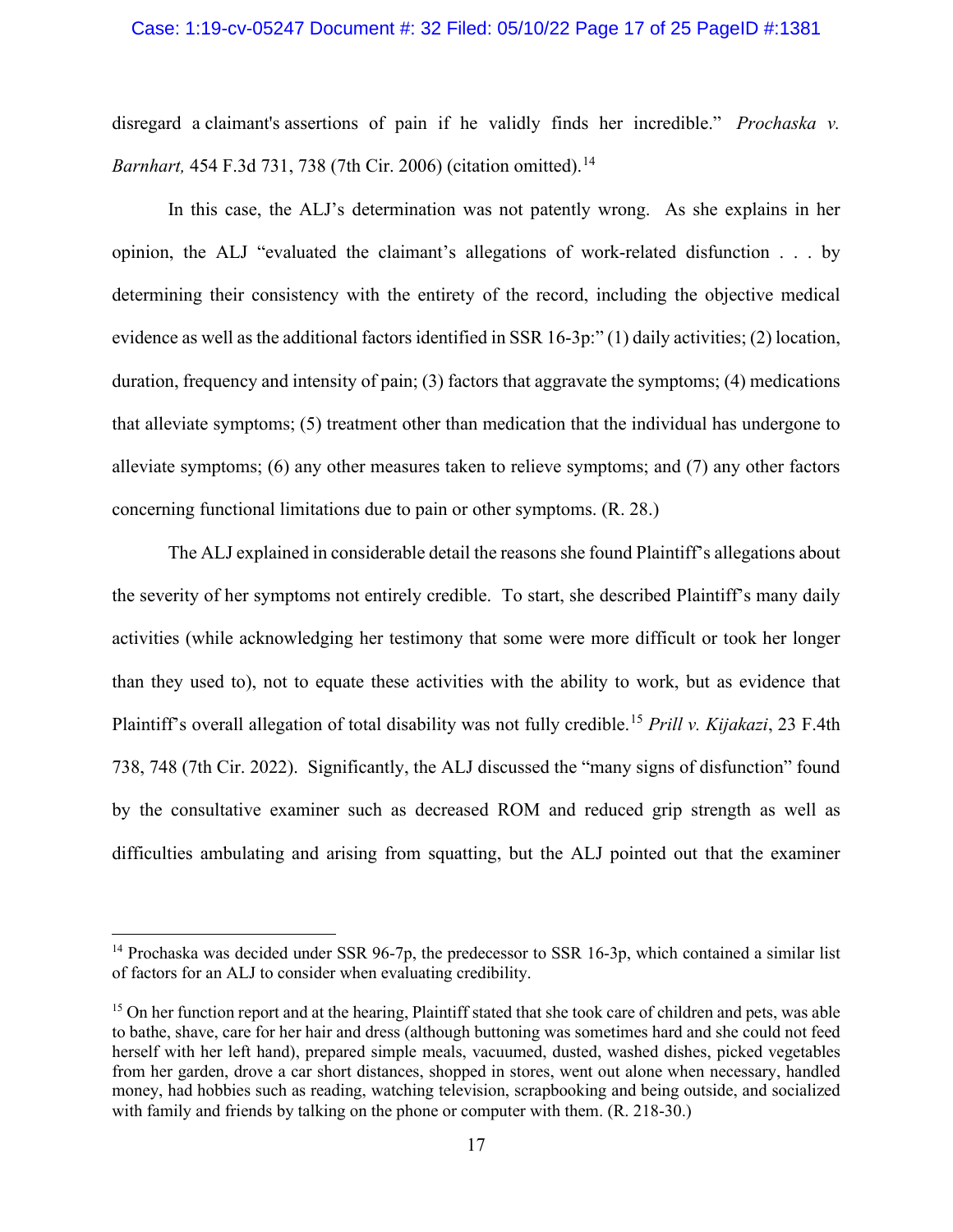#### Case: 1:19-cv-05247 Document #: 32 Filed: 05/10/22 Page 18 of 25 PageID #:1382

assessed Plaintiff's effort as only "fair-to-poor", which undermined the accuracy of Plaintiff's demonstrated limitations.  $(R. 29.)^{16}$  $(R. 29.)^{16}$  $(R. 29.)^{16}$  *See Simila v. Astrue*, 573 F.3d 503, 518 (7th Cir 2009) (Plaintiff's tendency to overstate his symptoms to his doctors undermined his credibility). Furthermore, the ALJ noted that even with only poor effort, the Plaintiff demonstrated sufficient ability to perform the limited range of light work in the RFC, including having full ROM in her lower extremities, a negative leg raising test, normal, albeit slow, gait, and 4/5 extremity strength except for 3/5 in her left ankle. (*Id.*)

The ALJ then considered Plaintiff's subjective complaints of pain and other symptoms in relation to the medical record as a whole, ultimately determining that Plaintiff's subjective complaints were not entirely credible. *See Schmidt v. Astrue,* 496 F.3d 833, 843-44 (7th Cir. 2007) (upholding credibility determination concerning Plaintiff's subjective complaints of pain when ALJ considered testimony, normal exam findings, and daily activities in addition to objective medical tests), *cited in Slayton v. Colvin,* 629 FedAppx. 764, 771 (7th Cir. 2015). Specifically, the ALJ described examinations from October 2016 through March 2018 that continued to show full ROM in Plaintiff's extremities despite the passage of time and unremarkable musculoskeletal function except for the presence of multiple tender points. (*Id.*) In coming to the conclusion that Plaintiff could perform a limited range of light work, the ALJ also acknowledged her complaints of lower back pain radiating into her legs but noted that she experienced no tingling or sensory loss and had normal examinations, save for some give-way weakness, which reflects the ability to initially resist against an examiner's touch before "giving way" and being able to provide no

<span id="page-17-0"></span> $<sup>16</sup>$ Although not specifically mentioned by the ALJ, we note that the record contains several other instances</sup> during which medical professionals noted Plaintiff's poor effort or insistence that an impairment was more severe than testing or observation suggested. While we cannot assess this evidence because the ALJ did not, we note that its existence belies Plaintiff's own arguments that the ALJ mis-weighed the evidence in finding her less impaired than she alleged.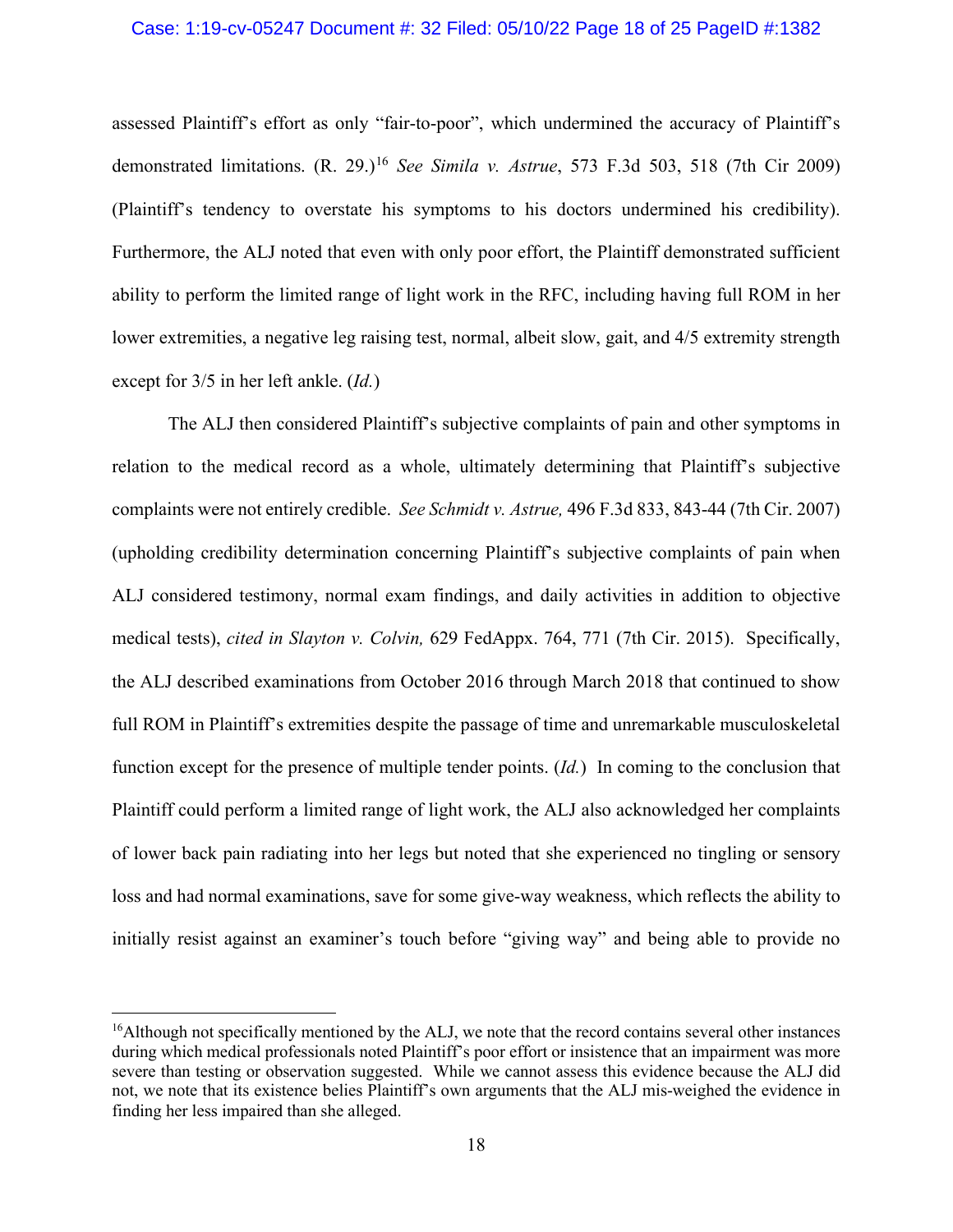#### Case: 1:19-cv-05247 Document #: 32 Filed: 05/10/22 Page 19 of 25 PageID #:1383

further resistance. By May 2018, the ALJ explains, neurological follow-up testing revealed normal gait, 5/5 extremity strength, and only modest symptoms of tenderness in her neck and some limited ROM limitations in her upper extremities secondary to pain. (*Id.*)

With respect to Plaintiff's fibromyalgia and autoimmune issues, the ALJ acknowledged Plaintiff's complaints over time of fatigue, stiffness in her hands and overall, and at least at one examination, some decrease in grip strength of the left upper extremity. (*Id.*) Although some of these issues were resolved after Plaintiff's cervical fusion, the ALJ recognized that despite longterm drug therapy Plaintiff continued to complain of fatigue and stiffness and to have some tender points across her body. The ALJ noted that it was "unclear which if any of the claimant's symptoms are truly related to autoimmune disease" but considered claimant's fibromyalgia to contribute to Plaintiff's need for exertional, postural, and manipulative restrictions, as well as to cognitive disfunction. (R. 32.)

The ALJ also reviewed all of Plaintiff's imaging, concluding that "most imaging revealed mild-to-moderate underlying structural abnormalities not suggestive of particular inclination toward worsening over time." (R. 30.) In so finding, she acknowledged imaging that showed DDD in Plaintiff's cervical and later lumbar spine and that x-rays of Plaintiff's "occasionally symptomatic hands" showed only mild soft tissue swelling. (*Id.*) The ALJ discussed all of Plaintiff's treatment, including pain relievers, muscle relaxers, physical therapy, epidural steroid injections, and surgery, noting they had varying degrees of success, and concluded that as a whole, the evidence showed that while Plaintiff did have some work-related restrictions due to her impairments, they did not rise to the level of severity alleged by Plaintiff so to support a finding that she was disabled. *See Shideler v. Astrue,* 688 F.3d 306, 311-12 (7th Cir. 2012) (upholding ALJ's credibility determination where he considered a "broad range of factors" including medical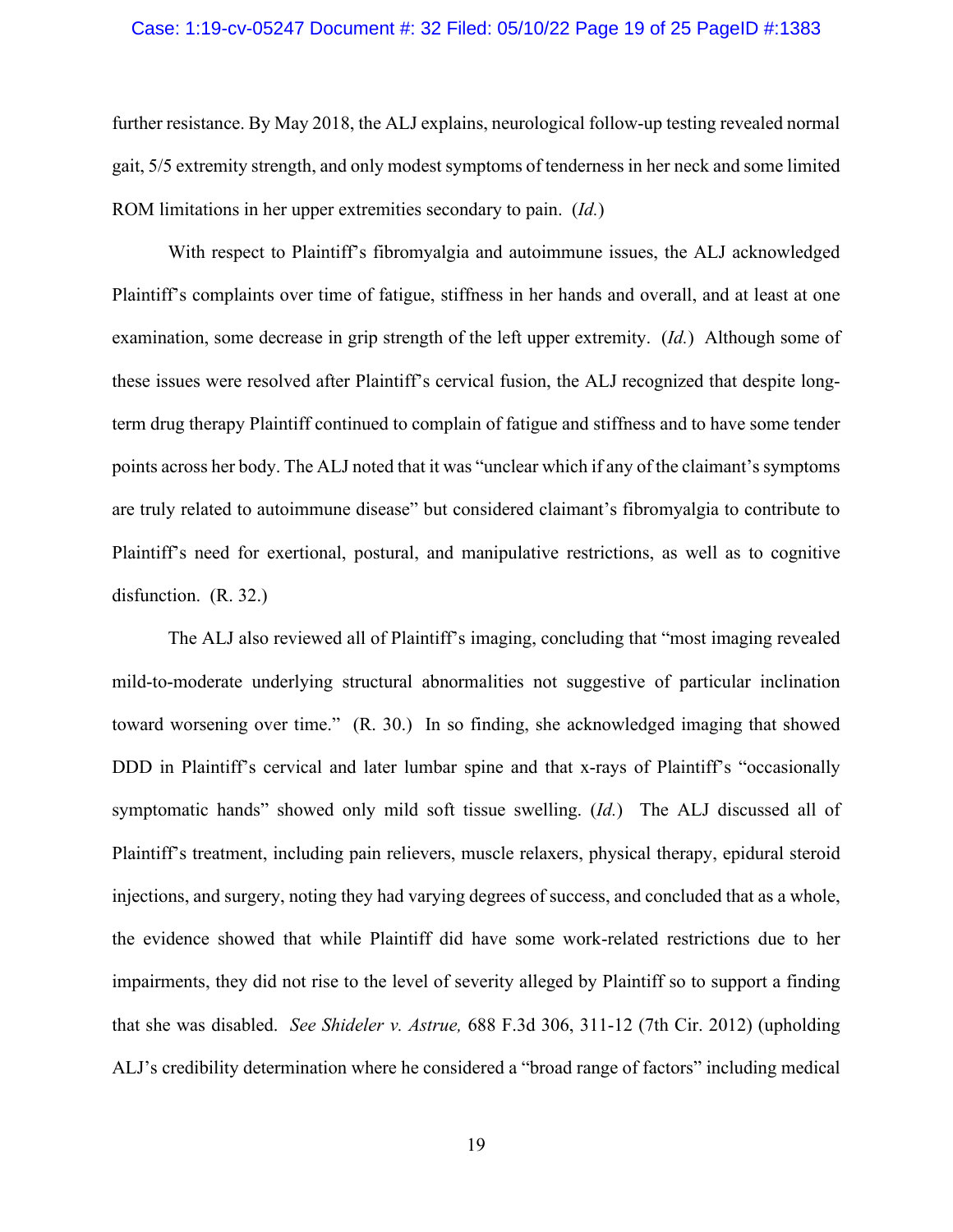#### Case: 1:19-cv-05247 Document #: 32 Filed: 05/10/22 Page 20 of 25 PageID #:1384

history, Plaintiff's testimony about pain and other symptoms, medications, daily activities, and factors that aggravated or alleviated his pain).

The ALJ based her determination that Plaintiff's allegations about her mental health were not entirely credible on a similar consideration of factors as she did for Plaintiff's physical impairments, including Plaintiff's treatment history, medications, subjective complaints, and daily activities. The ALJ acknowledged Plaintiff's complaints of brain fog, fatigue, guilt, limited shortterm memory, and depression and specifically discussed Plaintiff's physical and mental consultative examination findings (including her short-term memory impairment), and that she was diagnosed only with major depressive disorder, single episode, and neurocognitive disorder. (*Id.*) The ALJ noted that Plaintiff never had any specialized mental health care and that her mental health treatment consisted largely of the use of psychotropic medications such as Amitriptyline.  $(R. 32-33.)$ 

Plaintiff contends that the ALJ's discussion of her mental health treatment reveals the "misunderstanding of mental illness that Seventh Circuit judges have warned about." (Pl. Mem. at 14-15). She cites *Voight v. Colvin*, 781 F.3d 871, 876 (7th Cir. 2014) for the proposition that an individual's ability to avoid intensive mental health treatment does not indicate that despite mental illness she is capable of maintaining gainful employment. Plaintiff overstates her case. In *Voight,*  the claimant had a long history of mental health treatment, and while it may not have risen to the severity of needing to be institutionalized, the Seventh Circuit merely explained that the ability to live outside "in freedom" does not mean one is capable of gainful employment. *Voight*, 781 F.3d at 876. Thus again, we are left only with Plaintiff's insistence that her mental impairments must render her incapable of work by the very fact of their existence, despite substantial evidence to the contrary.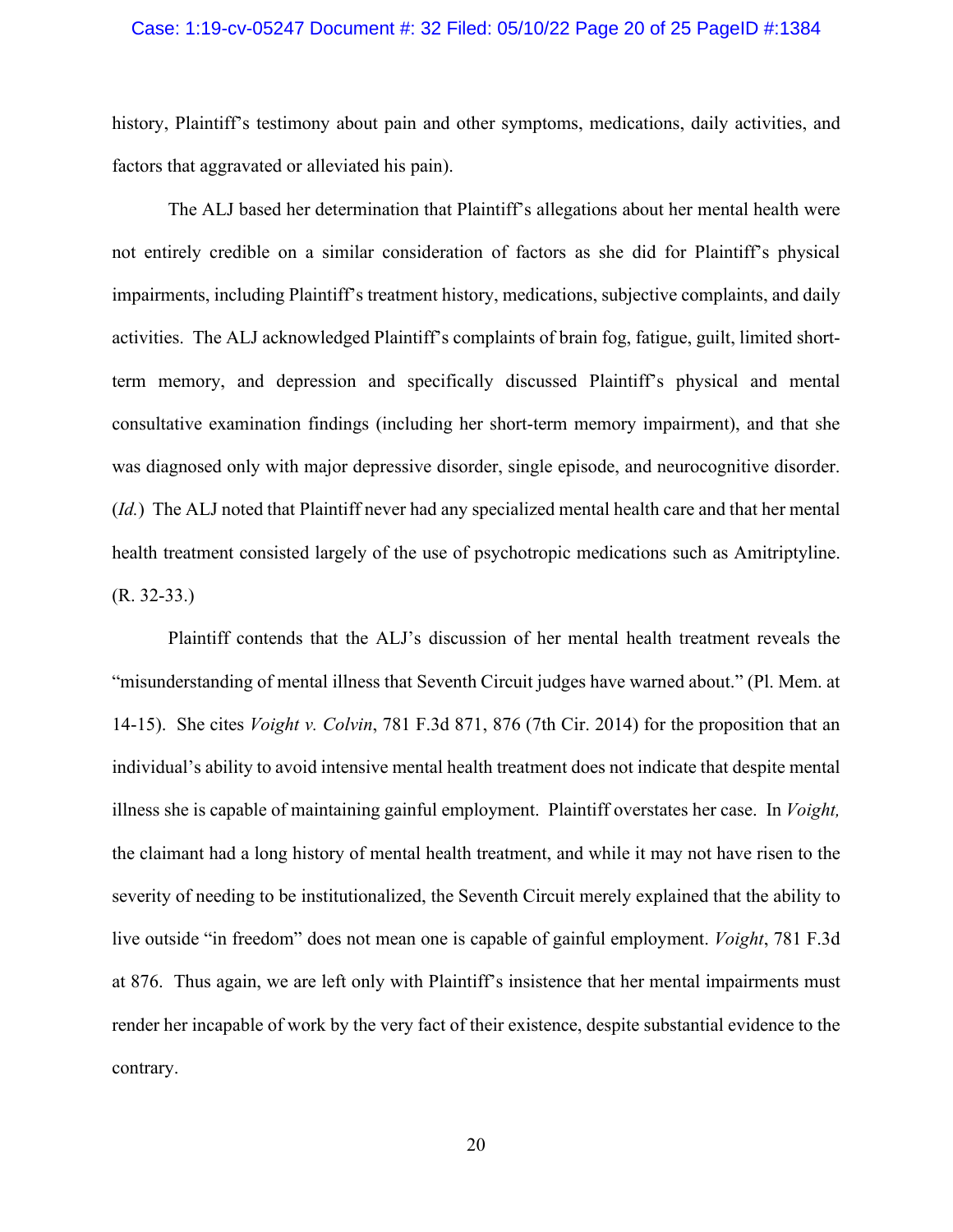#### Case: 1:19-cv-05247 Document #: 32 Filed: 05/10/22 Page 21 of 25 PageID #:1385

In sum, given this in-depth analysis by the ALJ, we find that substantial evidence supports her determination that Plaintiff's allegations about the severity of her symptoms was not entirely credible and did not demonstrate that she was completely unable to work. Instead, Plaintiff's arguments amount to no more than a disagreement with the way the ALJ weighed the evidence, which is not an appropriate basis for remand. *Poole v. Kijakazi*, 28 F.4th 792, 796 (7th Cir. 2022). The ALJ properly accounted for both the evidence that supported a finding of disability and that which supported a finding that she could work despite her impairments, and thus did not impermissibly "cherry-pick[]" the evidence to arrive at her conclusion.[17](#page-20-0) *Denton v. Astrue,* 596 F.3d 419, 425 (7th Cir. 2010).

## **E. Medical Opinions**

The ALJ gave great weight to the opinions of the four Agency doctors (two initial and two on reconsideration), partial weight to the opinion of consultative examiner Dr. Heinrichs, some weight to the opinion of Plaintiff's husband, and little weight to the opinions of Drs. Chavez and Katznelson. We find that substantial evidence supports these determinations.

In general, a "treating physician's opinion on the nature and severity of a medical condition is entitled to controlling weight if it is 'well-supported' by medical findings and 'not inconsistent with the other substantial evidence' in the record." *Sonji L. v. Kijakazi*, No. 19 C 4109, 2022 WL 672741, at \*5 (N.D. Ill. Mar. 7, 2022) (quoting 20 C.F.R. § 404.1527(c)). "If a treating physician's opinion is not given controlling weight, the ALJ must determine what weight it merits by considering the following factors: (1) the length, nature, and extent of the treatment relationship; (2) the frequency of examination; (3) the physician's specialty; and (4) the consistency and

<span id="page-20-0"></span><sup>&</sup>lt;sup>17</sup> Without citing to any case law, Plaintiff accuses the ALJ of "cherry picking" because she cited some of Plaintiff's normal examinations and test results in support of her RFC determination, even though the ALJ also acknowledged and explained why she discounted (or took into account in the RFC) evidence of Plaintiff's impairments.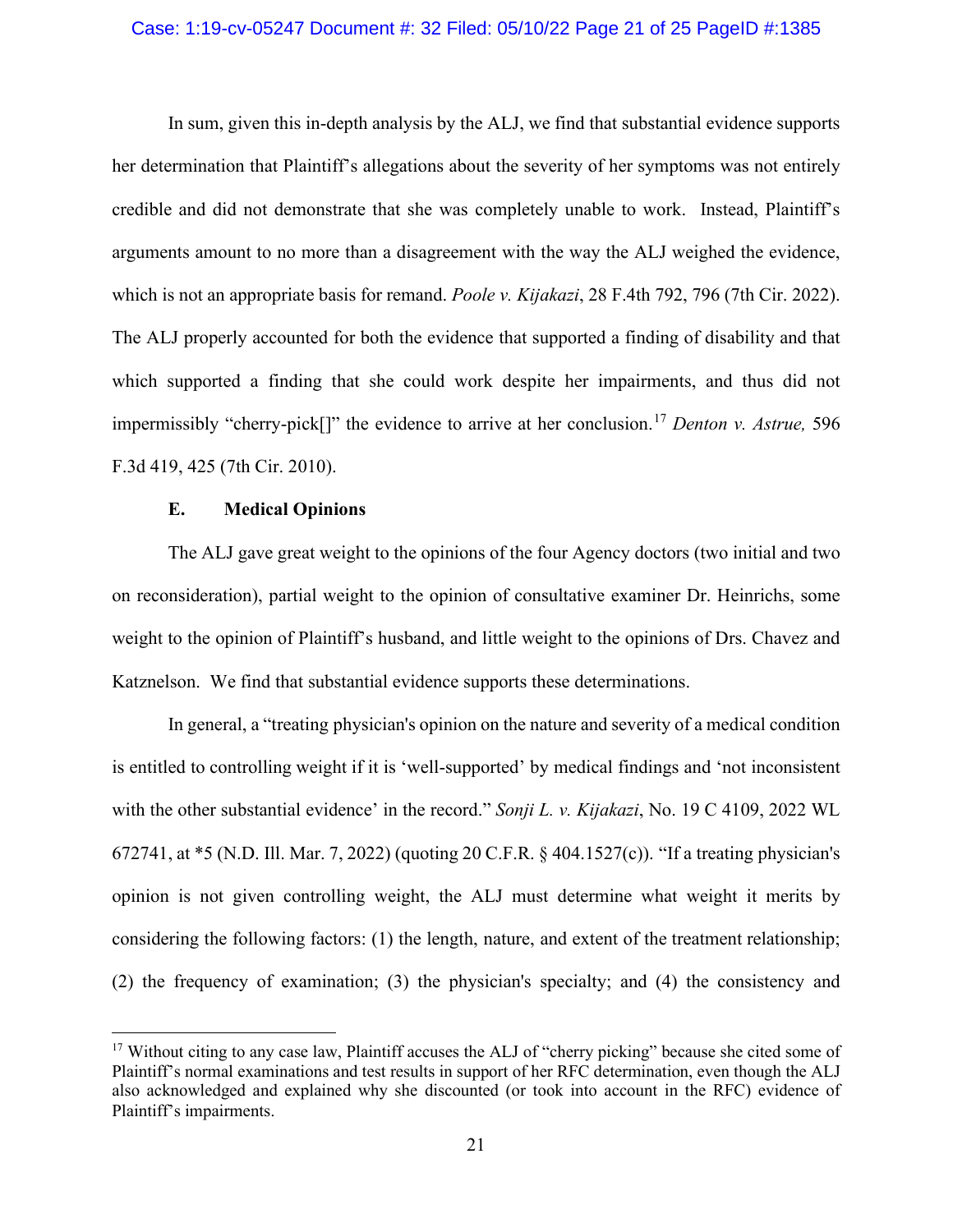#### Case: 1:19-cv-05247 Document #: 32 Filed: 05/10/22 Page 22 of 25 PageID #:1386

supportability of the opinion." *Id.* (*citing Gerstner v. Berryhill*, 879 F.3d 257, 263 (7th Cir. 2018); 20 C.F.R. § 404.1527(c)). Further, the ALJ must "offer good reasons" for giving a treating doctor's opinion less than controlling weight. *See Stage v. Colvin*, 812 F.3d 1121, 1126 (7th Cir. 2016). However, while the ALJ must "consider the factors found in found in 20 C.F.R. §. 404.1527(c)," she need only "minimally articulate" her reasoning, and the ALJ "need not explicitly discuss and weigh each factor." *Collins v. Berryhill*, 743 Fed.App'x 21, 25 (7th Cir. 2018), citing *Elder v. Astrue*, 529 F.3d 408, 415 (7th Cir. 2008) (noting that this is a "very deferential standard" which the Seventh Circuit has described as "lax."). Moreover, an ALJ may discount a treating physician's medical opinion that is internally inconsistent or inconsistent with that of a consulting physician, so long as she minimally articulates her rationale. *Skarbek v. Barnhart*, 390 F.3d 500, 503–04 (7th Cir. 2004), citing *Clifford v. Apfel*, 227 F.3d 863, 870 (7th Cir. 2000).

The ALJ gave great weight to the consultative doctors' opinions because all four doctors reviewed all the medical evidence available to them and they are all medical consultants with great familiarity with the SSA program. (R. 33.) Further, the ALJ found the two physical RFC opinions were consistent with the remainder of the medical record, which "contains objective imaging demonstrating generally mild underlying structural abnormalities of the cervical and lumbar spine, coupled with intermittent findings of grip weakness, give-way weakness, tenderness to palpitation, and more." (*Id.*) The ALJ found the mental RFC opinions were also consistent with the medical record, which the ALJ noted was "significant for some modest deficiencies of concentration and memory. Further, the record is also significant for the claimant's complaints of social problems, and for acceptable diagnosis of depression, accounting for the additional social limitations in the specified RFC assessment." (*Id.*)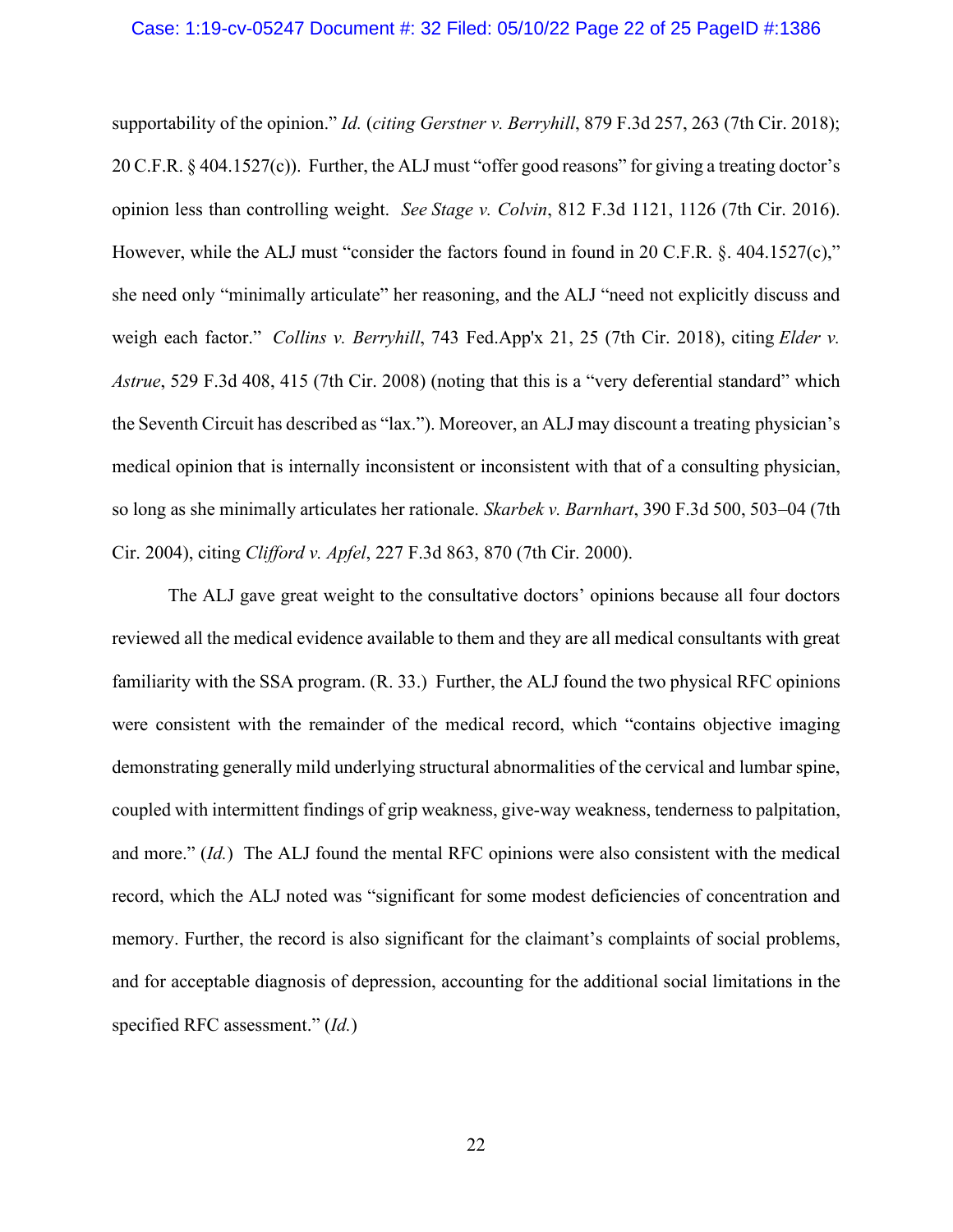#### Case: 1:19-cv-05247 Document #: 32 Filed: 05/10/22 Page 23 of 25 PageID #:1387

After giving great weight to the consultative doctors' opinions, the ALJ gave little weight to Dr. Chavez's RFC opinion because the doctor stated outright that she was unable to complete the RFC form or give an assessment about the amount and type of work Plaintiff could complete in a typical workday, "calling into question the amount of claimant-specific knowledge being brought to this opinion." (R. 34.) Although Plaintiff contends that this "honesty" makes the doctor's opinion more – and not less – reliable, she gives no legal support for this position, and regardless of the reliability Plaintiff wished for the ALJ to assign to that opinion, the question before this Court is whether the ALJ weighed the evidence in reaching an opinion that was supported by substantial evidence, even if Plaintiff weighed the evidence differently. The ALJ further noted that Dr. Chavez' opinion is inconsistent with the medical record as a whole, explaining that "no evidence of record suggests that the claimant would have marked limitation of ability to complete a normal workday or workweek, as trends in physical and psychological examinations do not reveal the severe sort of symptomology that could so thoroughly incapacitate someone." (*Id.*) *See Stevenson v. Colvin,* 654 Fed.Appx. 848, 852-53 (7th Cir. 2016) (treating doctor's failure to describe specific physical limitations in RFC and lack of support in the medical record justified ALJ's decision to give it little weight.) We have little trouble concluding that the ALJ's opinion was supported by substantial evidence and that Plaintiff is asking us to re-weigh the evidence. We cannot do so.

The ALJ did not explicitly state that she considered the factors in 20 C.F.R. § 404.1527(c), but even if this omission could be construed as error, any such error was harmless because she addressed most of the factors in her discussion of Dr. Chavez's admission that she did not have enough of a treating relationship with Plaintiff to adequately complete the RFC form, and that she had only seen Plaintiff on four occasions. Given this justification by the ALJ, we find that she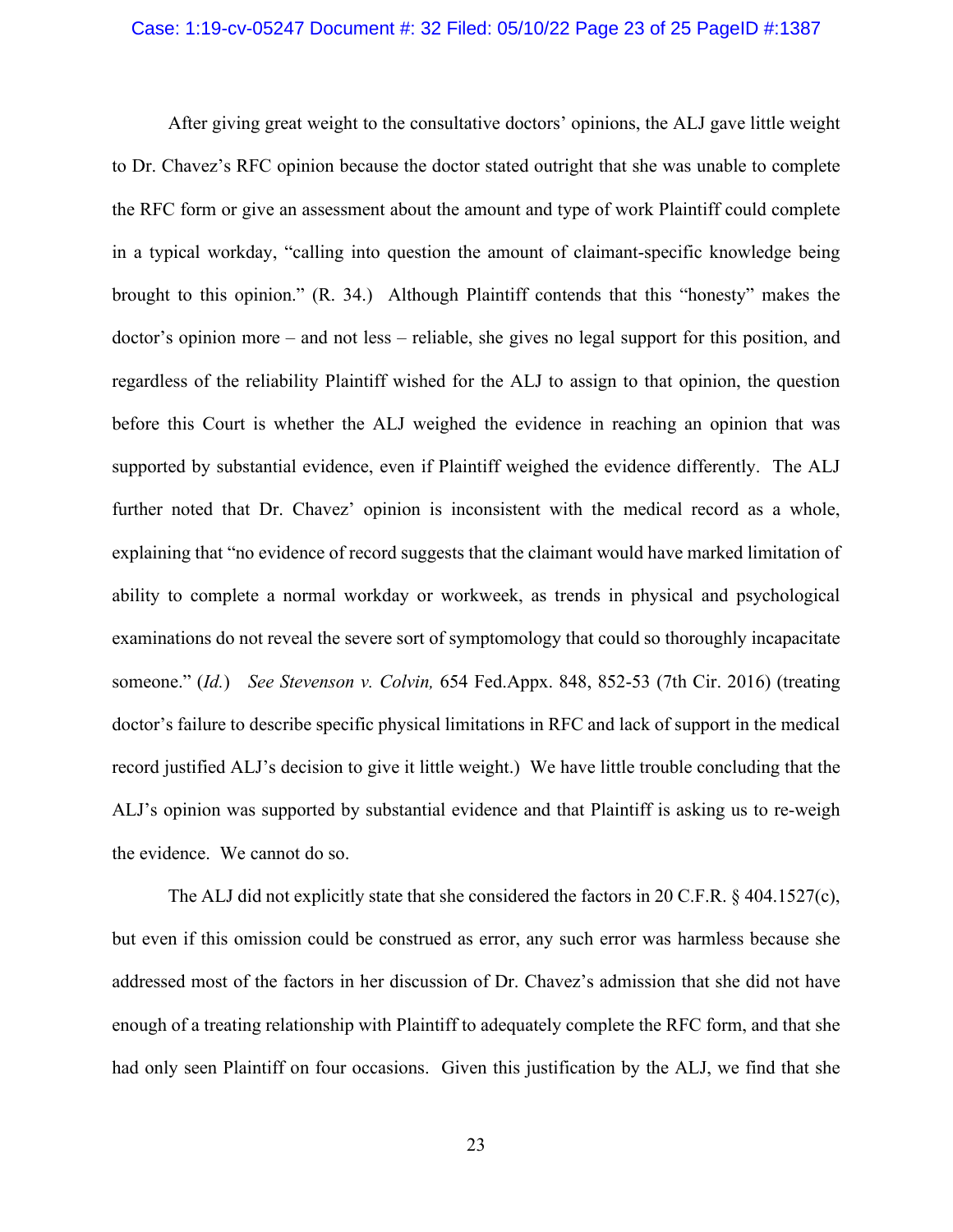#### Case: 1:19-cv-05247 Document #: 32 Filed: 05/10/22 Page 24 of 25 PageID #:1388

more than adequately articulated her reasons for giving Dr. Chavez's opinion little weight. *Ray v. Saul*, 861 Fed.App'x 102, 105–06 (7th Cir. 2021) (stating that even where ALJ does not explicitly articulate consideration of regulations' factors, court may affirm if it is "confident that the ALJ's reasoning sufficiently accounted for the substance of [them].")

The ALJ also supported with substantial evidence her determination that Dr. Katznelson's opinion was entitled to little weight because it was inconsistent with the doctor's own treatment records. (R. 34.) Specifically, she explained that while Dr. Katznelson opined that Plaintiff would have difficulty sustaining any type of full-time work, this determination was inconsistent with his own treatment records, which indicated that Plaintiff had only modest signs of neurological disfunction such as give-way weakness to  $4+/5$  in all extremities and perhaps some lower back pain radiating to the legs. (*Id.*) The ALJ found nothing in Dr. Katznelson's records to support an inability to perform full-time work. And although again the ALJ did not specifically articulate the § 404.1527(c) factors, we find that this was harmless error. With respect to his area of expertise, Dr. Katznelson specifically noted in the RFC opinion that he treated only Plaintiff's cervical stenosis and related symptoms, and that issues arising from her positive ANA (i.e., her autoimmune disorders) were handled by a rheumatologist. (R. 1107.) *See Schmidt,* 496 F.3d at 842 (7th Cir. 2007) (holding that ALJ properly discounted opinions of two treating doctors by adequately articulating that the opinions were inconsistent with those of the consulting physicians and also were internally inconsistent.)<sup>[18](#page-23-0)</sup>

<span id="page-23-0"></span><sup>&</sup>lt;sup>18</sup> We also find no error in the ALJ's decision to give partial weight to the opinion of the consultative psychological examiner or some weight to Plaintiff's husband. The ALJ found that the consultative examiner examined Plaintiff himself and his opinion that Plaintiff had limited levels of sustained concentration and might have some difficulty adjusting to changing expectations in some work environments was consistent with his examination but that his opined limitations about Plaintiff's concentration, persistence, and pace were expressed in vague and ambiguous language, and the fact that he examined the Plaintiff only once made his opinion less than fully representational of her abilities over time. (R. 34.) The ALJ gave Plaintiff's husband's opinion some weight because he had the opportunity to observe